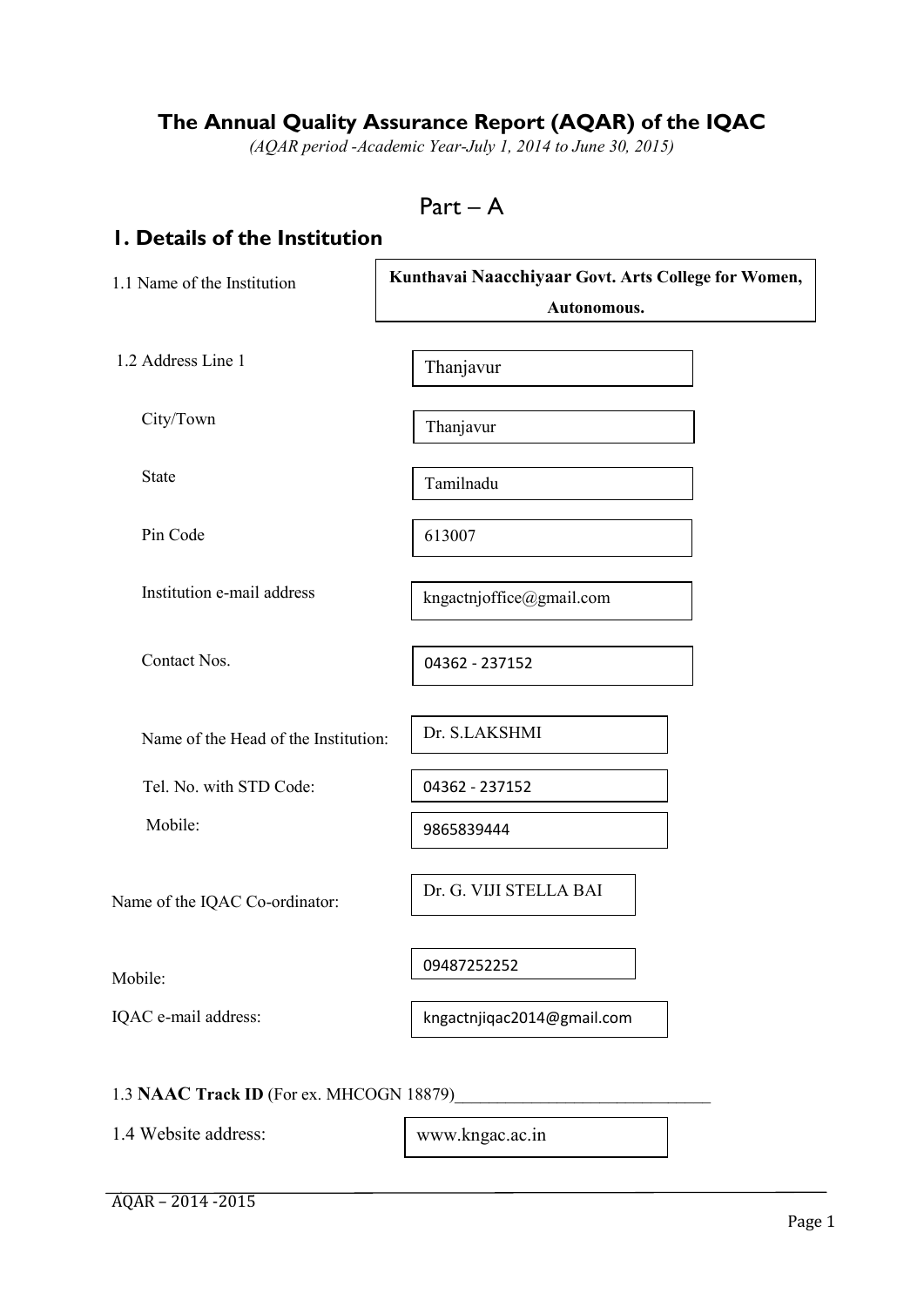Web-link of the AQAR:

http://www.kngac.ac.in/AQAR201314.doc

## For ex. http://www.ladykeanecollege.edu.in/AQAR201213.doc

1.5 Accreditation Details

| Sl. No. | Cycle       | Grade  | <b>CGPA</b> | Year of<br>Accreditation | Validity<br>Period |
|---------|-------------|--------|-------------|--------------------------|--------------------|
|         | $1st$ Cycle | 3 star | 65.70       | April 2000               | 5 Yrs              |
|         | $2nd$ Cycle | $B^+$  | 76.10       | Feb 2007                 | 5 Yrs              |
|         | $3rd$ Cycle |        | 2.69        | Sep 2013                 | 5 Yrs              |

1.6 Date of Establishment of IQAC : DD/MM/YYYY

## **1.7 AQAR for the year** *(for example 2010-11)*

1.8 Details of the previous year's AQAR submitted to NAAC after the latest Assessment and Accreditation by NAAC (*(for example AQAR 2010-11submitted to NAAC on 12-10-2011)*

- i. AQAR 2012-13 submitted to NAAC on May 2013
- ii. AQAR 2013-14 submitted to NAAC on Feb 2016

iii. AQAR 2014-15 submitted to NAAC on Feb 2016

#### 1.9 Institutional Status

| University                                                                |                                 | <b>State</b> | Deemed<br>Central<br>Private  |
|---------------------------------------------------------------------------|---------------------------------|--------------|-------------------------------|
| <b>Affiliated College</b>                                                 |                                 | Yes          | N <sub>0</sub>                |
| <b>Constituent College</b>                                                |                                 | Yes          | N <sub>0</sub>                |
| Autonomous college of UGC                                                 |                                 | Yes<br>J     | N <sub>0</sub>                |
| Regulatory Agency approved Institution<br>(eg. AICTE, BCI, MCI, PCI, NCI) |                                 |              | Yes<br>N <sub>0</sub>         |
| Type of Institution                                                       | Co-education                    |              | Women<br>Men                  |
|                                                                           | Urban                           | J            | Rural<br>Tribal               |
| <b>Financial Status</b>                                                   | Grant-in-aid                    |              | UGC 2(f)<br>UGC 12B           |
|                                                                           | Grant-in-aid $+$ Self Financing |              | <b>Totally Self-financing</b> |

2014-15

12 /07/2004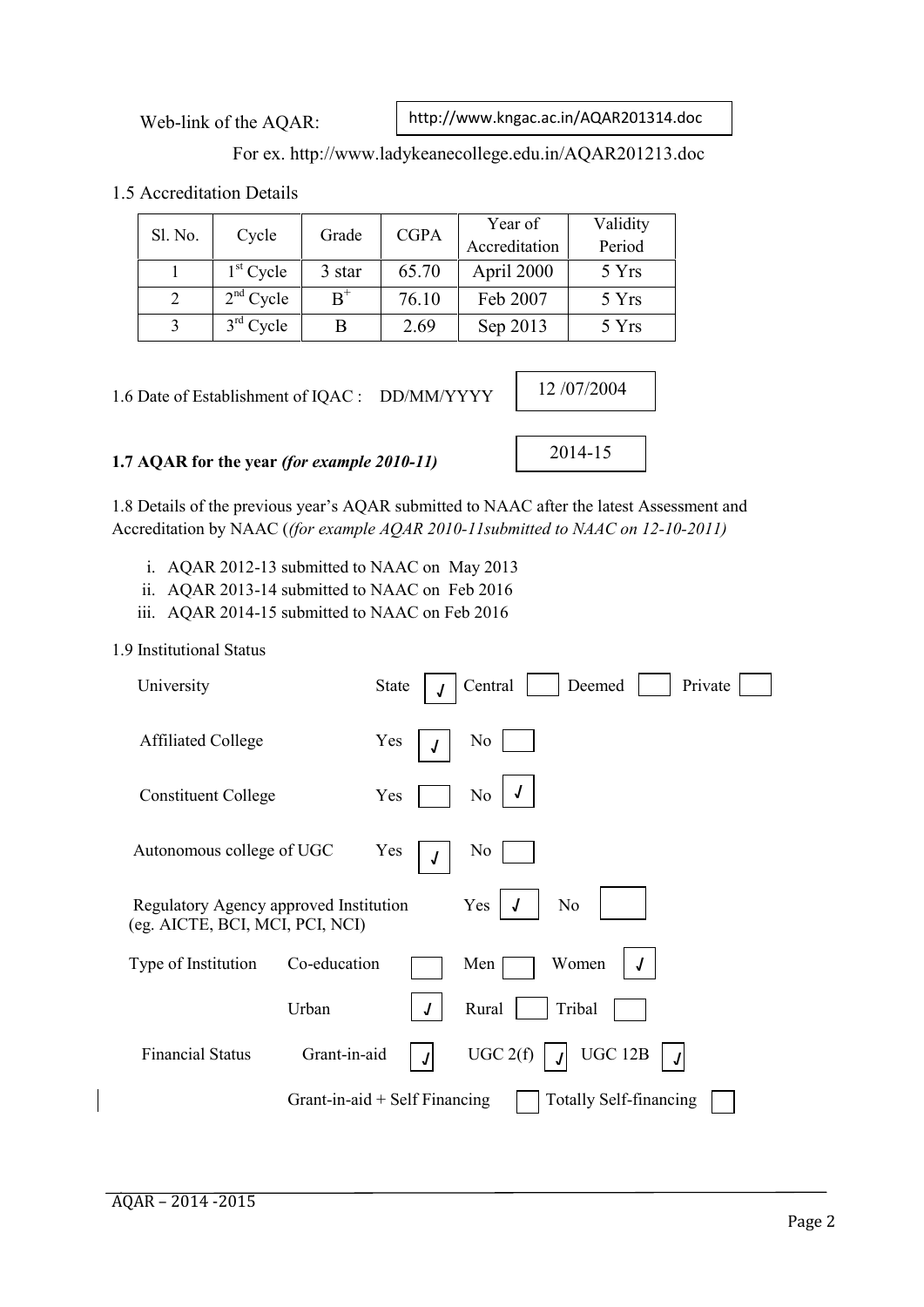# 1.10 Type of Faculty/Programme

| PEI (Phys Edu)<br>Arts<br>Science<br>Commerce<br>Law                                                       |
|------------------------------------------------------------------------------------------------------------|
| Engineering<br><b>Health Science</b><br>TEI (Edu)<br>Management                                            |
| Others (Specify)                                                                                           |
| 1.11 Name of the Affiliating University<br>Bharathidasan University, Tiruchirappalli<br>(for the Colleges) |
| 1.12 Special status conferred by Central/ State Government-- UGC/CSIR/DST/DBT/ICMR etc.                    |
| Autonomy by State/Central Govt. / University<br>University                                                 |
| <b>UGC-CPE</b><br>University with Potential for Excellence                                                 |
| <b>DST Star Scheme</b><br><b>UGC-CE</b>                                                                    |
| <b>DST-FIST</b><br><b>UGC-Special Assistance Programme</b>                                                 |
| Any other (Specify)<br>UGC-Innovative PG programmes                                                        |
| <b>UGC-COP Programmes</b>                                                                                  |

# **2. IQAC Composition and Activities**

| 2.1 No. of Teachers                                               | 6 |
|-------------------------------------------------------------------|---|
| 2.2 No. of Administrative/Technical staff                         | 1 |
| 2.3 No. of students                                               |   |
| 2.4 No. of Management representatives                             | 1 |
| 2.5 No. of Alumni                                                 |   |
|                                                                   |   |
| 2.6 No. of any other stakeholder and<br>community representatives |   |
| 2.7 No. of Employers/ Industrialists                              |   |
|                                                                   |   |
| 2.8 No. of other External Experts                                 | ς |
|                                                                   |   |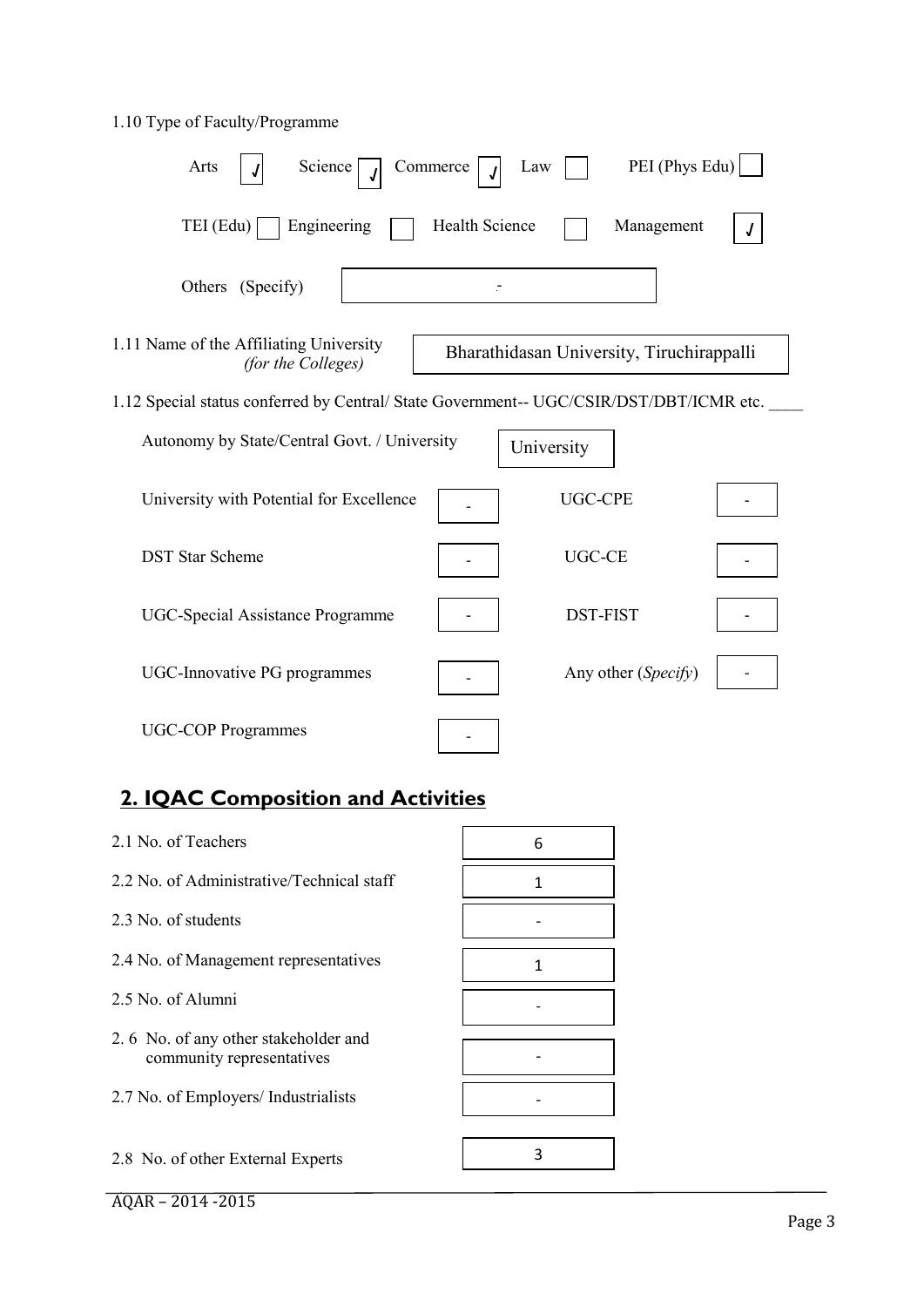| 2.9 Total No. of members                                     | 11                    |
|--------------------------------------------------------------|-----------------------|
| 2.10 No. of IQAC meetings held                               | 1                     |
| 2.11 No. of meetings with various stakeholders:              | No.<br>Faculty        |
| Non-Teaching Staff Students                                  | Alumni<br>Others      |
| 2.12 Has IQAC received any funding from UGC during the year? | Yes<br>N <sub>0</sub> |
| If yes, mention the amount                                   |                       |
| 2.13 Seminars and Conferences (only quality related)         |                       |

(i) No. of Seminars/Conferences/ Workshops/Symposia organized by the IQAC

| Total Nos.  | $\blacksquare$ | International | $\mathcal{L}^{\pm}$ | National                 | $\overline{\phantom{a}}$ | State | $\sim$ | Institution Level   - |  |
|-------------|----------------|---------------|---------------------|--------------------------|--------------------------|-------|--------|-----------------------|--|
|             |                |               |                     |                          |                          |       |        |                       |  |
| (ii) Themes |                |               |                     | $\overline{\phantom{0}}$ |                          |       |        |                       |  |

2.14 Significant Activities and contributions made by IQAC

- Continuous quality assessment of faculty through feedback from students and self-assessment of staff.
- To maintain a good student-teacher rapport tutor-ward system and mentoring support is helpful.
- Syllabi revision was made for students admitted from 2015-16 with CBCS and was approved by Academic Council.
- New syllabi include Self Study papers (both UG  $& PG$ ) to enable students to earn additional credits. These papers would facilitate students to excel in competitive examinations(TNPSC/ Bank Recruitments/TANCET/CAT/UGC NET).
- Orientation is provided to all the first year students through the Leo Club of this college.
- Staff Members are encouraged to do major / minor research projects and to participate in International / National Conferences, Seminars and Workshops.
- Faculty members are encouraged to publish papers in National / International Journals and to publish books.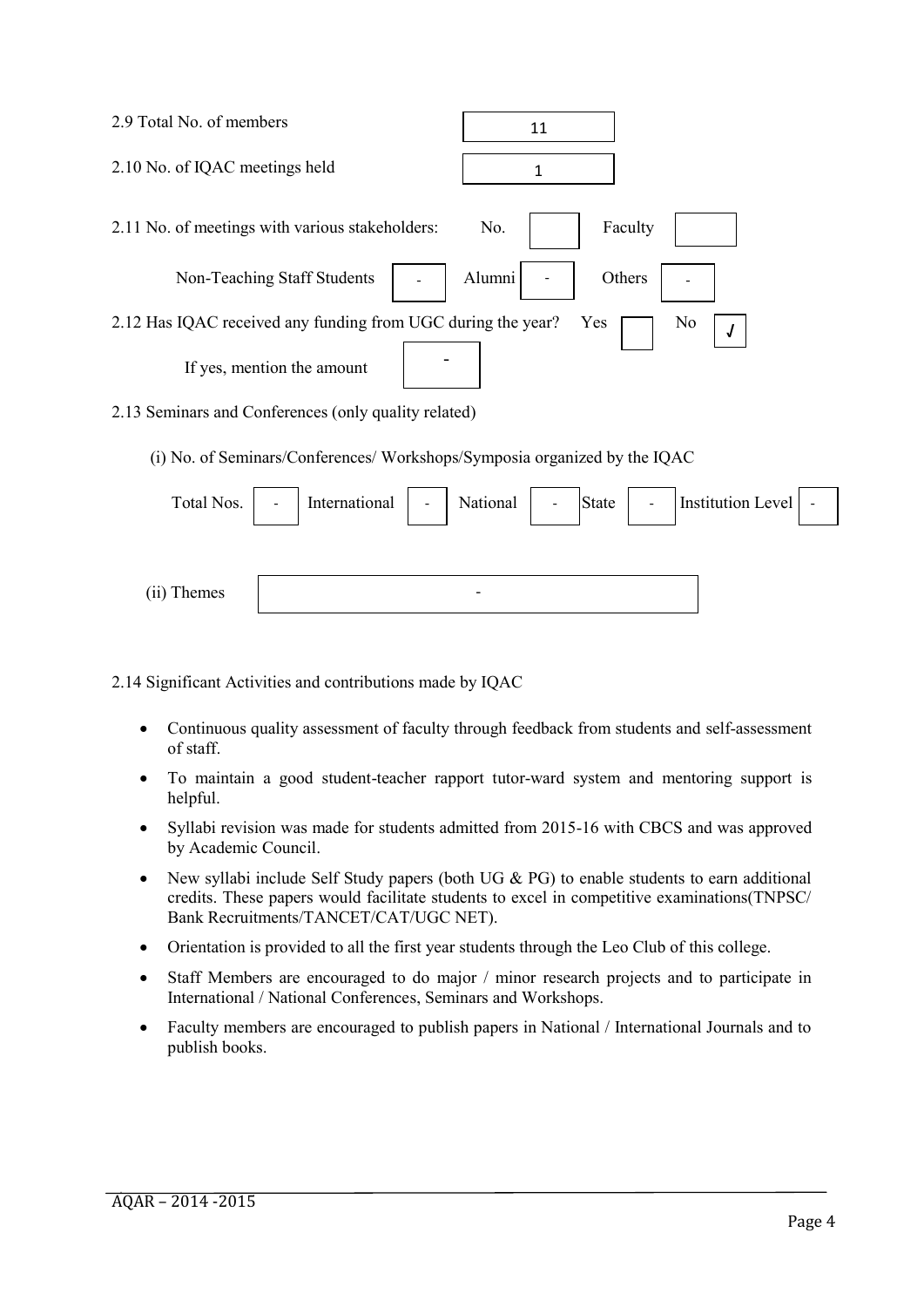2.15 Plan of Action by IQAC/Outcome

| <b>Plan of Action</b>                                                                                                                      | <b>Achievements</b>                                                                                                                                                                                                           |
|--------------------------------------------------------------------------------------------------------------------------------------------|-------------------------------------------------------------------------------------------------------------------------------------------------------------------------------------------------------------------------------|
| To strengthen the functioning of Entrepreneurial<br>Development cell (EDC)                                                                 | Special meetings were conducted to promote<br>entrepreneurial skills                                                                                                                                                          |
| To offer soft skill training                                                                                                               | Soft Skill training was given to students                                                                                                                                                                                     |
| To conduct skill based workshops                                                                                                           | Every department has conducted a National/State<br>level technical workshop                                                                                                                                                   |
| To introduce self – study courses and provides<br>means for earning additional credit                                                      | Newly framed syllabi introduce Self Study<br>Courses for both UG & PG programme which<br>would enable the stakeholders to earn additional<br>credits and also facilitate them to prepare for all<br>competitive examinations. |
| To enable faster communication, e-mail, address<br>for all staff and students are to be created in the<br>college domain (www.kngac.ac.in) | Steps are being taken.                                                                                                                                                                                                        |
| To provide wi-fi facility                                                                                                                  | Initiative is made.                                                                                                                                                                                                           |
| Communication through way to SMS                                                                                                           | To begin with Office of the controller of<br>Examinations has implemented this activity during<br>the conduct of Examinations & Valuation                                                                                     |
| To conduct green audit                                                                                                                     | Audit completed for the previous year                                                                                                                                                                                         |
| To introduce job oriented and life skill oriented<br>courses in the curriculum.                                                            | Lie Skills course is introduced in the curriculam.                                                                                                                                                                            |

| N <sub>0</sub><br>Yes<br>2.15 Whether the AQAR was placed in statutory body |                            |  |  |  |  |
|-----------------------------------------------------------------------------|----------------------------|--|--|--|--|
| Management                                                                  | Anyother body<br>Syndicate |  |  |  |  |
| Provide the details of the action taken                                     |                            |  |  |  |  |
| Necessary corrections were made.<br>$\bullet$                               |                            |  |  |  |  |
| Required evidences were provided.<br>$\bullet$                              |                            |  |  |  |  |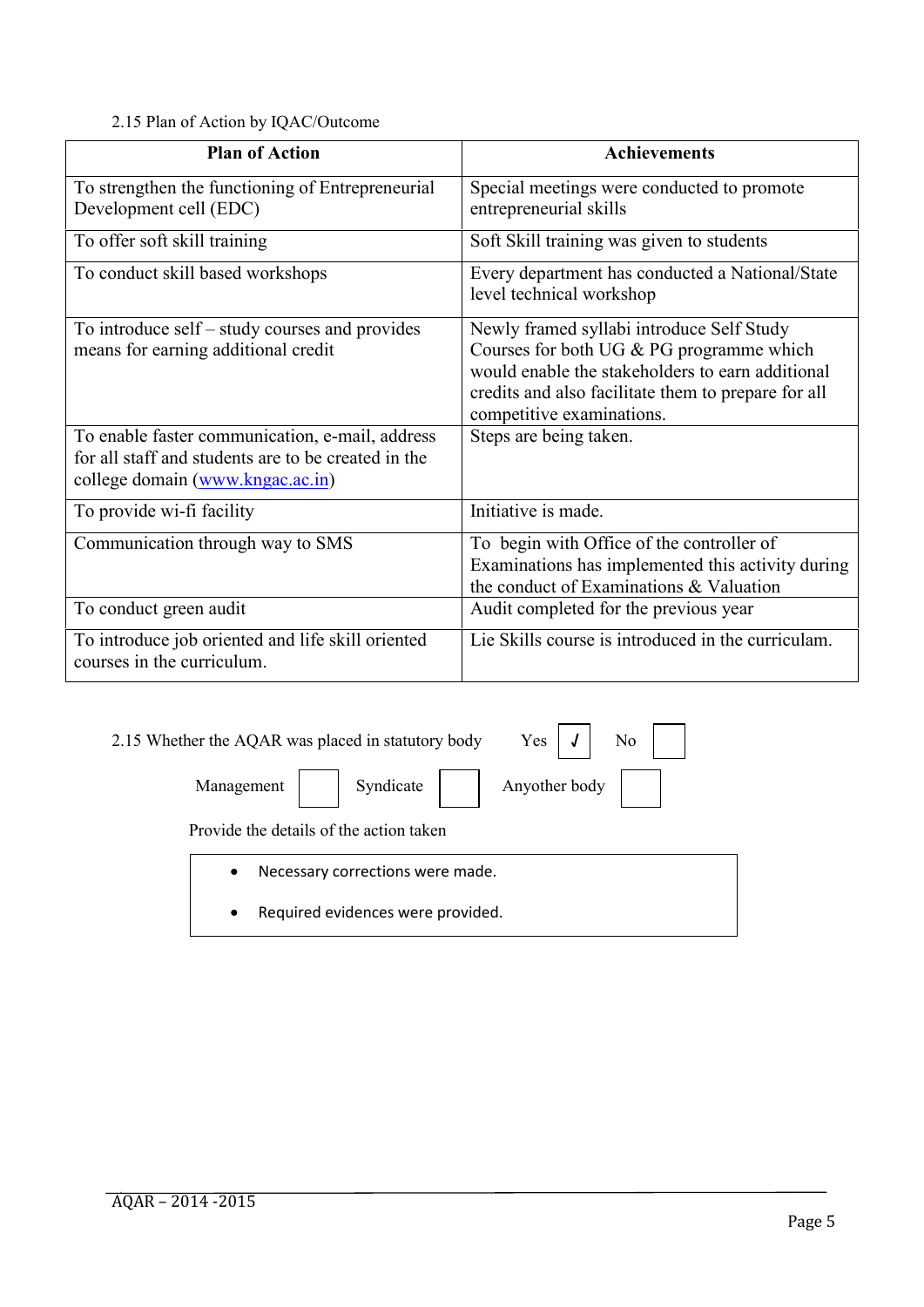# **Criterion – I**

# **1. Curricular Aspects**

1.1 Details about Academic Programmes

| Level of the<br>Programme | Number of<br>existing | Number of<br>programmes added | Number of<br>self-financing | Number of value<br>added / Career |
|---------------------------|-----------------------|-------------------------------|-----------------------------|-----------------------------------|
|                           | Programmes            | during the year               | programmes                  | Oriented programmes               |
| PhD                       | 10                    |                               |                             | $\overline{\phantom{a}}$          |
| PG                        | 11                    |                               |                             |                                   |
| <b>UG</b>                 | $14+(8*+10*)$         |                               |                             |                                   |
| PG Diploma                |                       |                               |                             |                                   |
| Advanced<br>Diploma       |                       |                               |                             |                                   |
| Diploma                   |                       |                               |                             |                                   |
| Certificate               |                       |                               |                             |                                   |
| Others-MPhil              | 04                    | 01                            |                             | $\overline{\phantom{a}}$          |
| <b>Total</b>              | $39+1$                |                               |                             |                                   |
| Interdisciplinary         |                       |                               |                             |                                   |
| Innovative                |                       |                               |                             |                                   |

#### **\* Parallel medium(in mother tongue-Tamil – 8 / Additional Section - 10**

- 1.2 (i) Flexibility of the Curriculum: CBCS/Core/Elective option/Self Study Courses with Extra Credits
	- (ii) Pattern of programmes:

| Pattern   | Number of programmes |
|-----------|----------------------|
| Semester  | $40 (+8+10)$         |
| Trimester |                      |
| Annual    |                      |

1.3 Feedback from stakeholders\* Alumni  $\begin{vmatrix} \mathbf{J} \end{vmatrix}$  Parents  $\begin{vmatrix} \mathbf{J} \end{vmatrix}$  Employers  $\begin{vmatrix} \mathbf{J} \end{vmatrix}$  Students *(On all aspects)* Mode of feedback : Online Manual  $\begin{vmatrix} 1 & 1 \end{vmatrix}$  Co-operating schools (for PEI) **√ √ √ √ √**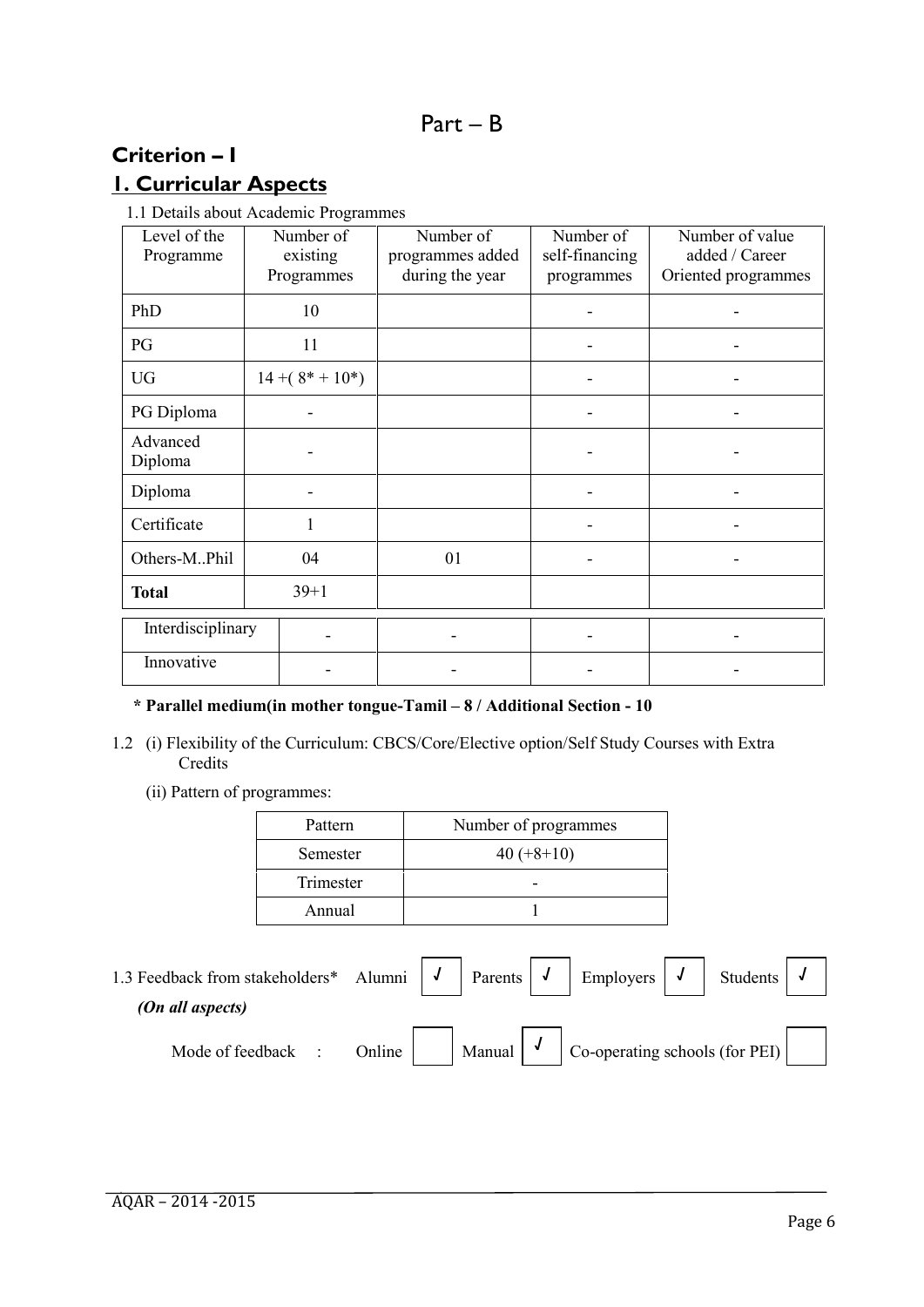1.4 Whether there is any revision/update of regulation or syllabi, if yes, mention their salient aspects.

YES

- Self Study courses introduced for both UG & PG programmes to enable stakeholders to earn additional credits. These papers would facilitate students to excel in competitive examinations (TNPSC/ Bank Recruitments/TANCET/CAT/UGC NET).
- Introduction of 'Life Skills' paper in skill based elective course.

1.5 Any new Department/Centre introduced during the year. If yes, give details.

-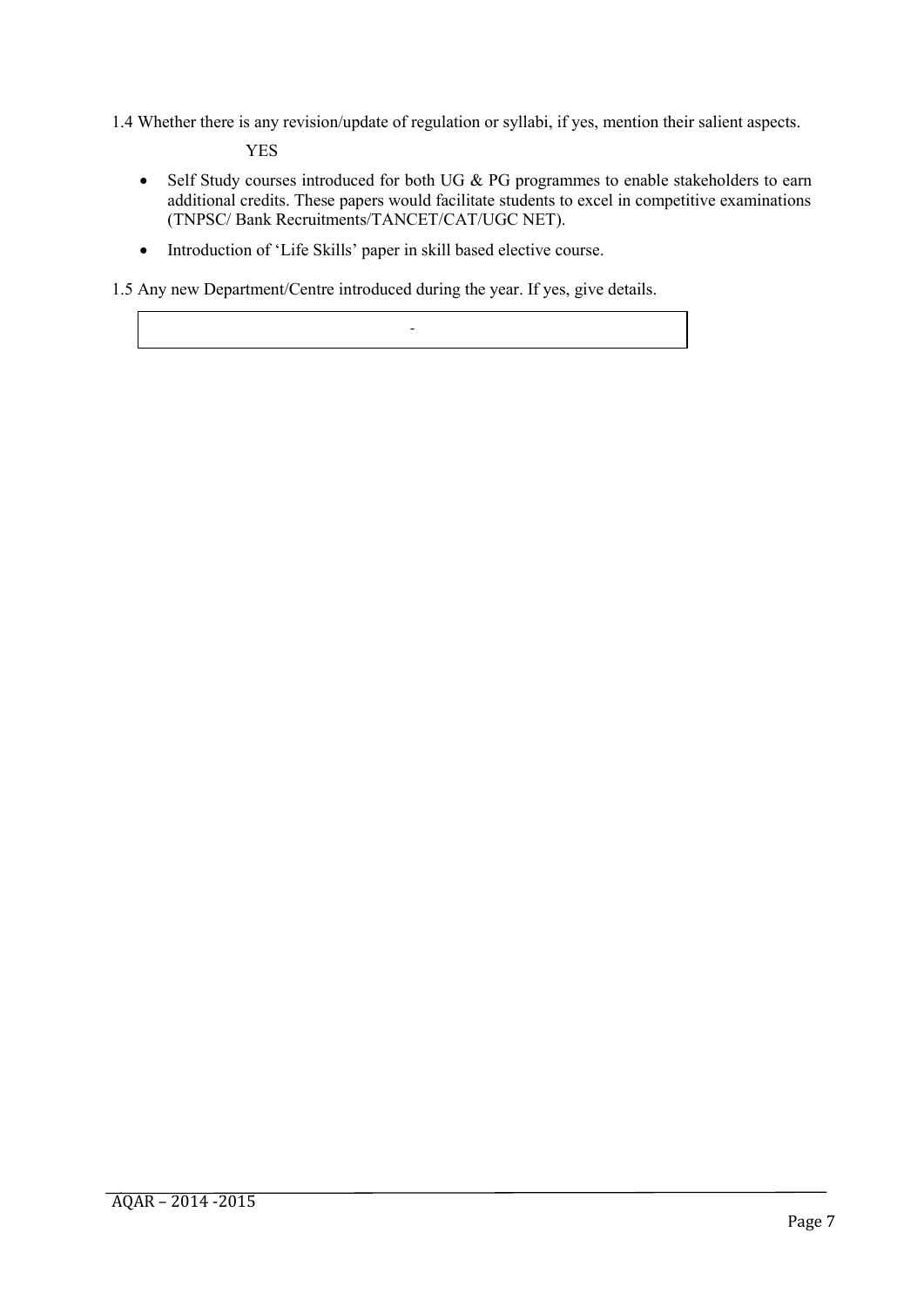# **2. Teaching, Learning and Evaluation**

2.1 Total No. of

**Criterion – II**

permanent faculty

| Total    | Asst. Professors   Associate Professors   Professors   Others |                          |  |
|----------|---------------------------------------------------------------|--------------------------|--|
| $89 + 1$ |                                                               | $\overline{\phantom{0}}$ |  |

56

2.2 No. of permanent faculty with Ph.D.

2.3 No. of Faculty Positions Recruited (R) and Vacant

(V) during the year

| Asst.      |   | Associate  |   | Professors |   | Others | Total |    |
|------------|---|------------|---|------------|---|--------|-------|----|
| Professors |   | Professors |   |            |   |        |       |    |
|            |   |            |   | R          |   | R      | R     |    |
| 67         | - | 23         | - | -          | - | -      | 90    | 96 |

2.4 No. of Guest and Visiting faculty and Temporary faculty

180

2.5 Faculty participation in conferences/Seminars/Workshop and symposia: SSS

| No. of Faculty          | International level | National level | State level | Total |
|-------------------------|---------------------|----------------|-------------|-------|
| Attended                |                     |                |             | 4.    |
| Presented papers        |                     |                |             | 40    |
| <b>Resource Persons</b> |                     |                |             |       |

2.6 Innovative processes adopted by the institution in Teaching and Learning:

- Continuous Quality Assessment of faculty through feedback and self appraisal.
- Tutor Ward System and Mentoring support.
- ICT enabled teaching viz., Interactive Board, Online Assignments etc.,

2.7 Total No. of actual teaching days during this academic year

- 2.8 Examination/ Evaluation Reforms initiated by the Institution (for example: Open Book Examination, Bar Coding, Double Valuation, Photocopy, Online Multiple Choice Questions)
	- Communication to Examiners through way to SMS during valuation process.
	- Cumulative Performance is given in the Mark Statement as suggested by NAAC Peer team in Sep 2013.
	- Cumulative Mark Statement is provided with Color Photo and other security measures (Micro-line, Invisible Logo & Emblem in Gold Foil).
	- Provision to apply for Revaluation is given(within 15 days after the declaration of the result).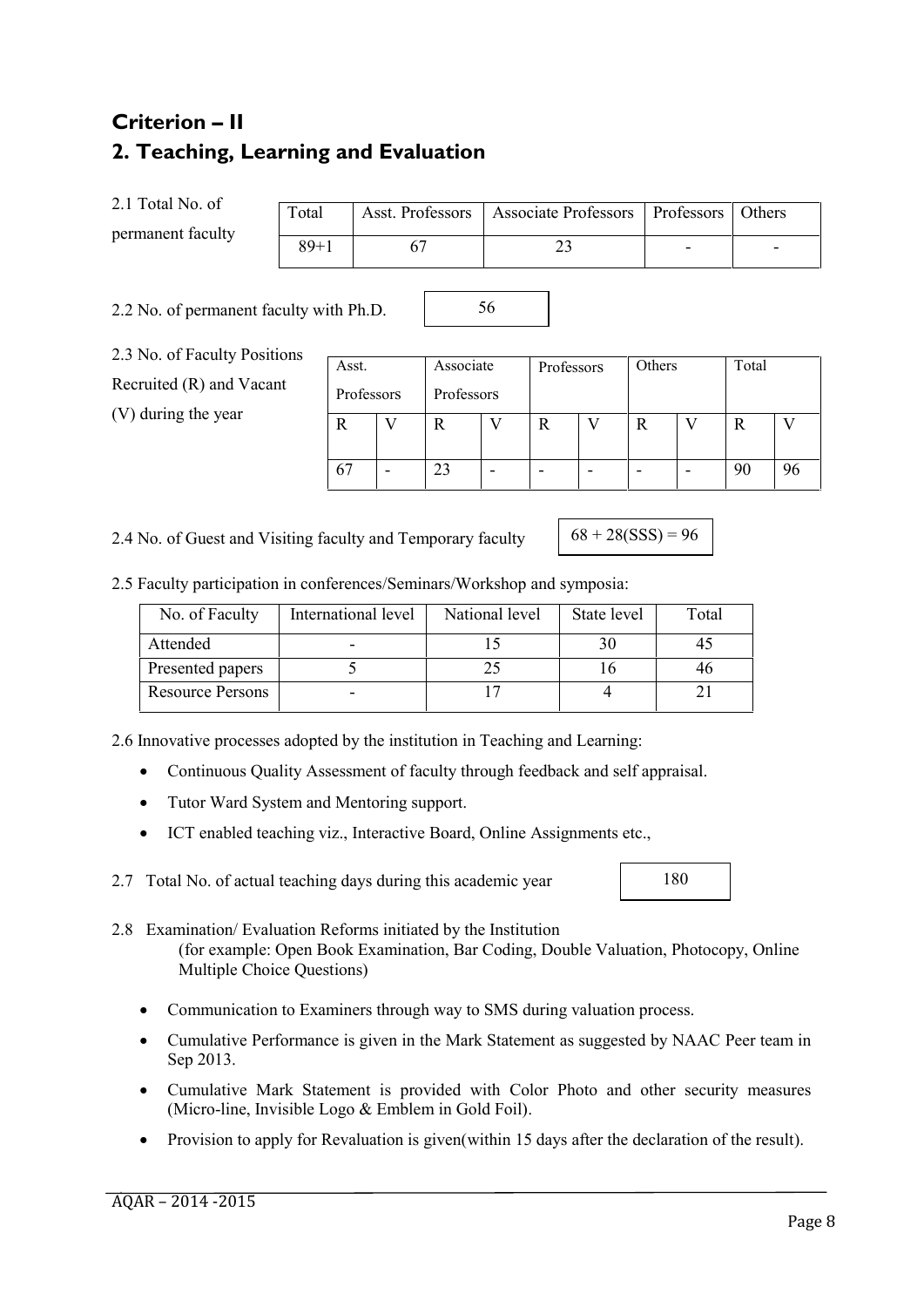- Provision to apply for photocopy of assessed answer script (within 15 days after the declaration of result).
- Any grievance regarding evaluation is immediately taken care of by the Head of the Institution and the Controller of Examinations.
- Provision to Re-do any one semester is given on genuine reason within a period of three academic years.
- Provision to Re-admit students on genuine reason within a period of three academic years.
- 2.9 No. of faculty members involved in curriculum restructuring/revision/syllabus development as member of Board of Study/Faculty/Curriculum Development workshop
- 2.10 Average percentage of attendance of students 93.7%

| Total no. of<br>Title of the<br>students |          | Division      |       |                          |         |        |  |
|------------------------------------------|----------|---------------|-------|--------------------------|---------|--------|--|
| Programme                                | appeared | Distinction % | $1\%$ | $II\%$                   | III $%$ | Pass % |  |
| <b>UG</b>                                | 3696     | 11.37         | 63.2  | 13.96                    | 0.053   | 77     |  |
| PG                                       | 548      | 36            | 84.83 | 6.3                      | -       | 94.8   |  |
| M.Phil                                   | 34       | 100           | ۰     | $\overline{\phantom{0}}$ |         | 100    |  |

2.11 Course/Programme wise distribution of pass percentage:

2.12 How does IQAC Contribute/Monitor/Evaluate the Teaching & Learning processes :

- Feedback collected from stake holders, assessed and communicated to department heads.
- Major syllabus revisions initiated.

2.13 Initiatives undertaken towards faculty development

| <b>Faculty / Staff Development Programmes</b>  | Number of faculty<br>benefitted |
|------------------------------------------------|---------------------------------|
| Refresher courses                              | 18                              |
| UGC – Faculty Improvement Programme            |                                 |
| HRD programmes                                 |                                 |
| Orientation programmes                         |                                 |
| Faculty exchange programme                     |                                 |
| Staff training conducted by the university     |                                 |
| Staff training conducted by other institutions |                                 |
| Summer / Winter schools, Workshops, etc.       | 30                              |
| <b>Others Trainings Attended</b>               |                                 |

90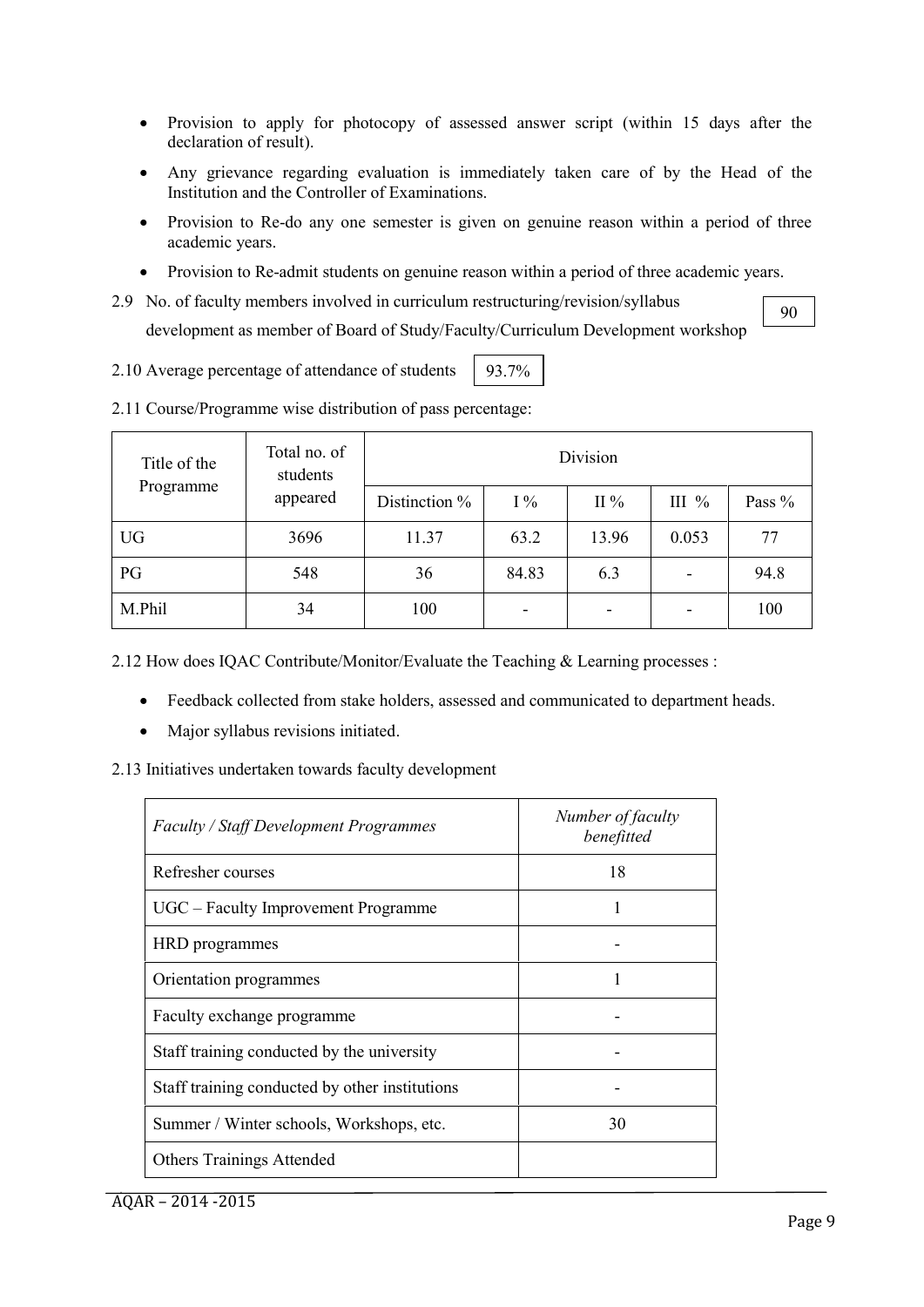# 2.14 Details of Administrative and Technical staff

| Category                    | Number of<br>Permanent<br>Employees | Number of<br>Vacant<br>Positions | Number of<br>permanent<br>positions filled<br>during the Year | Number of<br>positions filled<br>temporarily |
|-----------------------------|-------------------------------------|----------------------------------|---------------------------------------------------------------|----------------------------------------------|
| <b>Administrative Staff</b> | 43                                  | 20                               |                                                               | ۰                                            |
| <b>Technical Staff</b>      |                                     |                                  |                                                               | ۰                                            |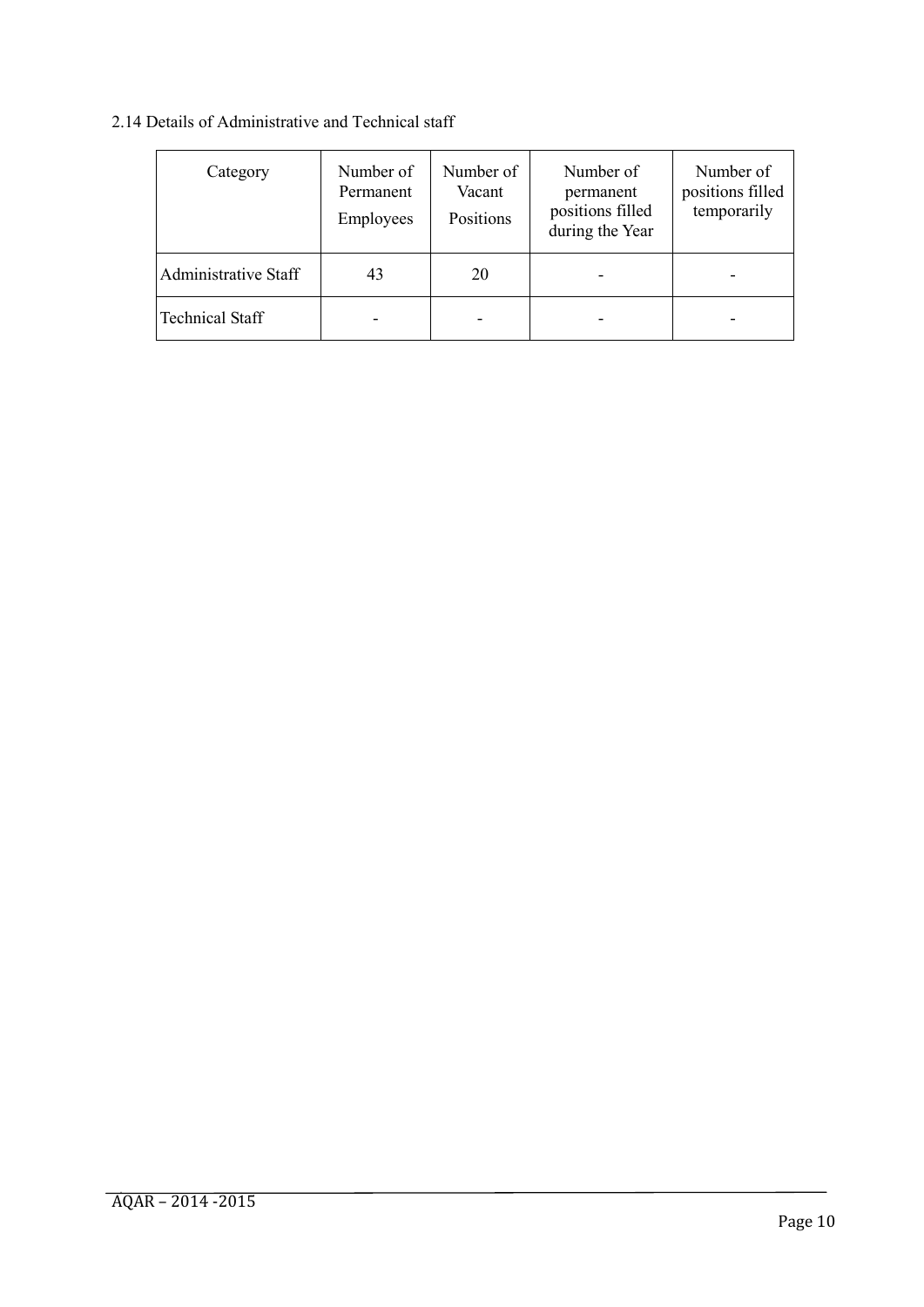# **Criterion – III**

# **3. Research, Consultancy and Extension**

3.1 Initiatives of the IQAC in Sensitizing/Promoting Research Climate in the institution

Faculties are encouraged/permitted

- to undertake major/minor research projects.
- to participate in International / National conference, seminars, workshops.
- to publish papers in National / International journals and to publish books.
- 3.2 Details regarding major projects

|                     | Completed                | <b>Ongoing</b> | Sanctioned | Submitted |
|---------------------|--------------------------|----------------|------------|-----------|
| Number              | -                        |                |            | -         |
| Outlay in Rs. Lakhs | $\overline{\phantom{0}}$ | 500000         | 370000     |           |

3.3 Details regarding minor projects

|                     | Completed | Ongoing | Sanctioned | Submitted |
|---------------------|-----------|---------|------------|-----------|
| Number              |           |         |            |           |
| Outlay in Rs. Lakhs | 355000    | 485000  | 1040000    |           |

3.4 Details on research publications (Annexure -

|                          | International | National | Others |
|--------------------------|---------------|----------|--------|
| Peer Review Journals     | nu            |          |        |
| Non-Peer Review Journals |               |          |        |
| e-Journals               |               |          |        |
| Conference proceedings   | -             |          |        |

3.5 Details on Impact factor of publications:

| Range $0.3 - 8.25$ | Average | . | H-index |  | Nos. in SCOPUS |  |  |
|--------------------|---------|---|---------|--|----------------|--|--|
|--------------------|---------|---|---------|--|----------------|--|--|

| 3.6 Research funds sanctioned and received from various funding agencies, industry and other |  |
|----------------------------------------------------------------------------------------------|--|
| organisations                                                                                |  |

| Nature of the Project                                                   | No. | Duration                            | Name of the    | Total grant       | Received          |
|-------------------------------------------------------------------------|-----|-------------------------------------|----------------|-------------------|-------------------|
|                                                                         |     | Year                                | funding Agency | sanctioned        |                   |
| Major projects (ongoing)                                                | 3   | 2013-2014<br>2014-2016<br>2015-2017 | <b>UGC</b>     | 1336800<br>870000 | 1336800<br>747500 |
| Minor Projects                                                          | 8   | 2014-2016<br>2015-2017              | <b>UGC</b>     | 1325000           | 862500            |
| <b>Interdisciplinary Projects</b>                                       |     |                                     |                |                   |                   |
| Industry sponsored                                                      |     |                                     |                |                   |                   |
| Projects sponsored by the<br>University/College                         |     |                                     |                |                   |                   |
| Students research projects<br>(other than compulsory by the University) |     |                                     |                |                   |                   |
| ny other(Specify)                                                       |     | 2014-2015                           | <b>TANSCHE</b> | 100000            | 100000            |
| Total                                                                   |     |                                     |                |                   |                   |

AQAR – 2014 -2015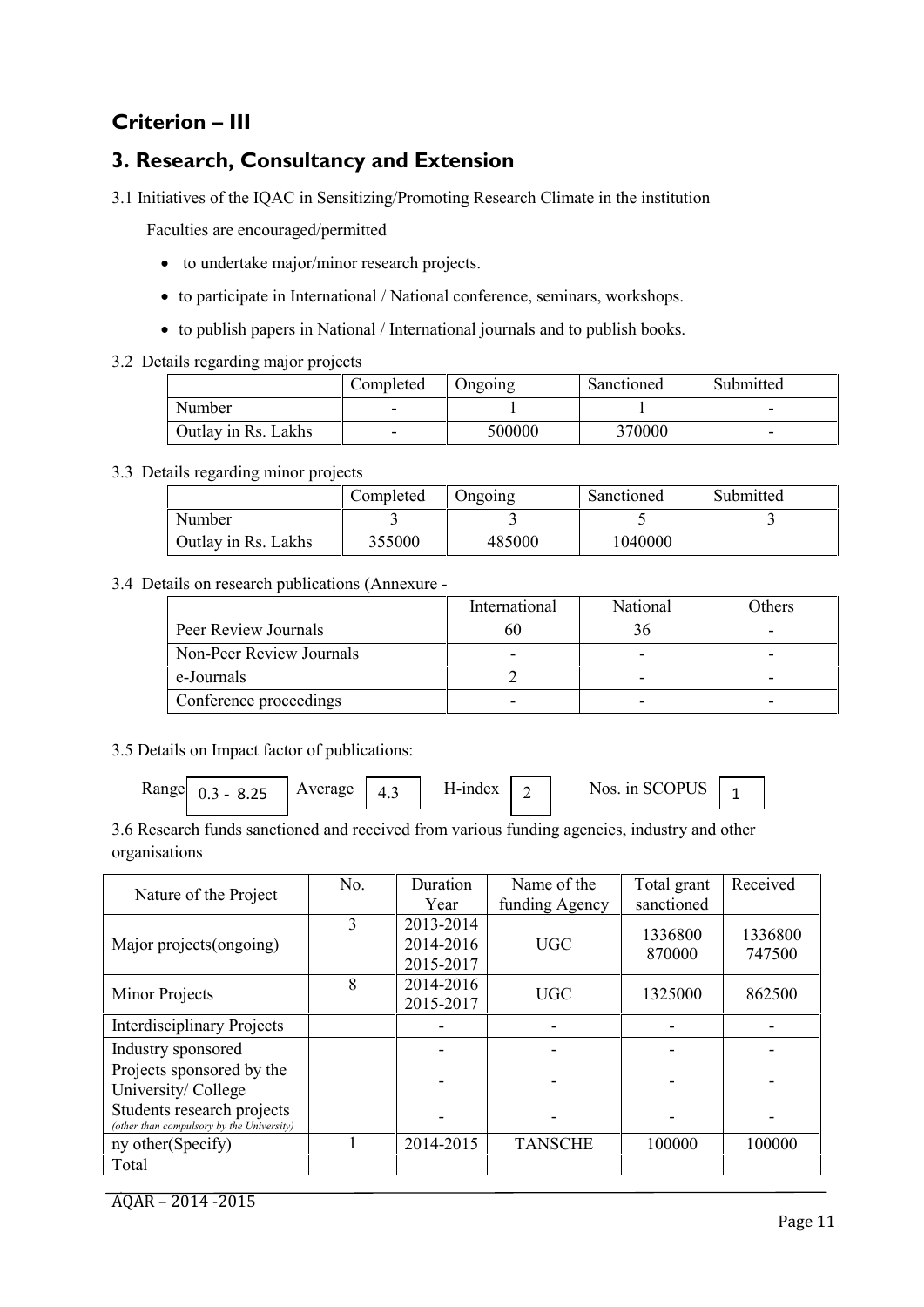| 3.7 No. of books published i) With ISBN No.            |                              | 4                       | <b>Chapters in Edited Books</b>               | 1 |
|--------------------------------------------------------|------------------------------|-------------------------|-----------------------------------------------|---|
| 3.8 No. of University Departments receiving funds from | ii) Without ISBN No.         |                         |                                               |   |
|                                                        | <b>UGC-SAP</b><br><b>DPE</b> | CAS                     | <b>DST-FIST</b><br><b>DBT</b> Scheme/funds    |   |
| 3.9 For colleges                                       | Autonomy<br><b>INSPIRE</b>   | <b>CPE</b><br><b>CE</b> | <b>DBT</b> Star Scheme<br>Any Other (specify) |   |
| 3.10 Revenue generated through consultancy             |                              |                         |                                               |   |

3.11 No. of Conferences/Seminars/Workshops organized by the Institution

| Level      | International   National |              | State      | University               | College |
|------------|--------------------------|--------------|------------|--------------------------|---------|
| Number     |                          |              |            | $\overline{\phantom{0}}$ |         |
| Sponsoring |                          | UGC/Central  |            |                          |         |
| agencies   |                          | Institute of | <b>UGC</b> |                          |         |
|            | -                        | Cultural     |            | $\overline{\phantom{0}}$ | -       |
|            |                          | Language     |            |                          |         |

| 3.12 No. of faculty served as experts, chairpersons or resource persons | - 34                             |  |  |                     |  |
|-------------------------------------------------------------------------|----------------------------------|--|--|---------------------|--|
| 3.13 No. of collaborations                                              | International   _   National   _ |  |  | Any other $\vert$ - |  |
| 3.14 No. of linkages created during this year                           |                                  |  |  |                     |  |
| 3.15 Total budget for research for current year in lakhs .              |                                  |  |  |                     |  |

3.15 Total budget for research for current year in lakhs :

| From Funding agency | From Management of University/College | $\overline{\phantom{0}}$ |
|---------------------|---------------------------------------|--------------------------|
| Total               |                                       |                          |

3.16 No. of patents received this year

| Type of Patent |         | Number |
|----------------|---------|--------|
| National       | Applied |        |
|                | Granted |        |
| International  | Applied |        |
|                | Granted |        |
| Commercialised | Applied |        |
|                | Granted |        |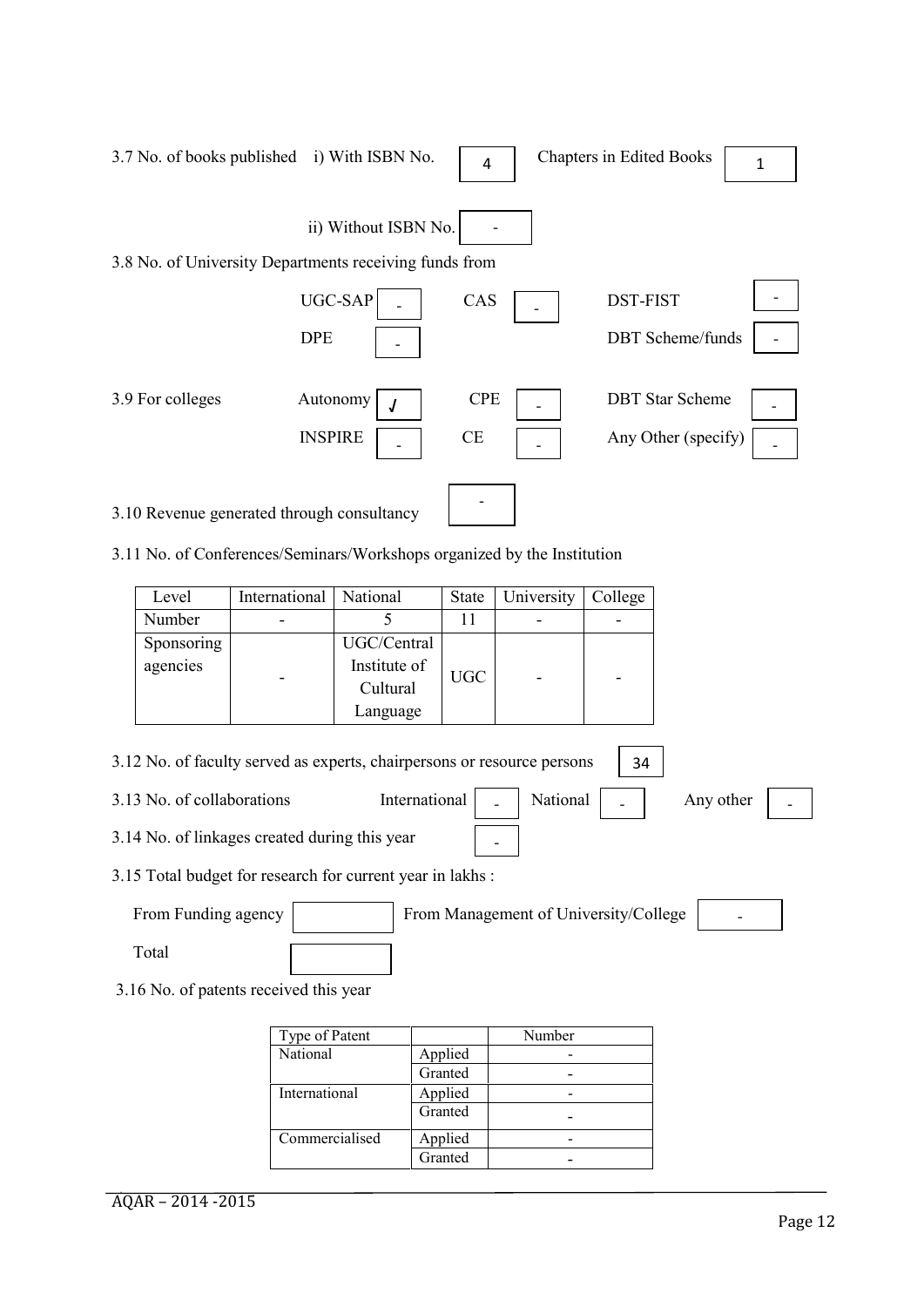3.17 No. of research awards/ recognitions received by faculty and research fellows of the institute in the year

| Total   International   National   State   University   Dist   College |  |  |  |
|------------------------------------------------------------------------|--|--|--|
|                                                                        |  |  |  |

3.18 No. of faculty from the Institution who are Ph. D. Guides and students registered under them

36 96

7

3.19 No. of Ph.D. awarded by faculty from the Institution

3.20 No. of Research scholars receiving the Fellowships (Newly enrolled + existing ones)

| <b>JRF</b><br><b>SRF</b><br>Project Fellows<br>Any other<br>$\overline{a}$ |
|----------------------------------------------------------------------------|
| 3.21 No. of students Participated in NSS events:                           |
| State level<br>University level<br>600                                     |
| National level<br>International level                                      |
| 3.22 No. of students participated in NCC events:                           |
| State level<br>University level                                            |
| National level<br>International level                                      |
| 3.23 No. of Awards won in NSS:                                             |
| State level<br>University level                                            |
| National level<br>International level                                      |
| 3.24 No. of Awards won in NCC:                                             |
| University level<br>State level                                            |
| National level<br>International level                                      |
| 3.25 No. of Extension activities organized                                 |
| College forum<br>University forum<br>$\mathbf{1}$<br>6                     |
| <b>NCC</b><br><b>NSS</b><br>Any other<br>$\pmb{J}$<br>$\sqrt{ }$           |
| Leo Club                                                                   |
| Clean Thanjavur Club                                                       |
| Youth Red Cross                                                            |
| Red Ribbon Club                                                            |
| Citizen Consumer Club                                                      |
| Placement Cell                                                             |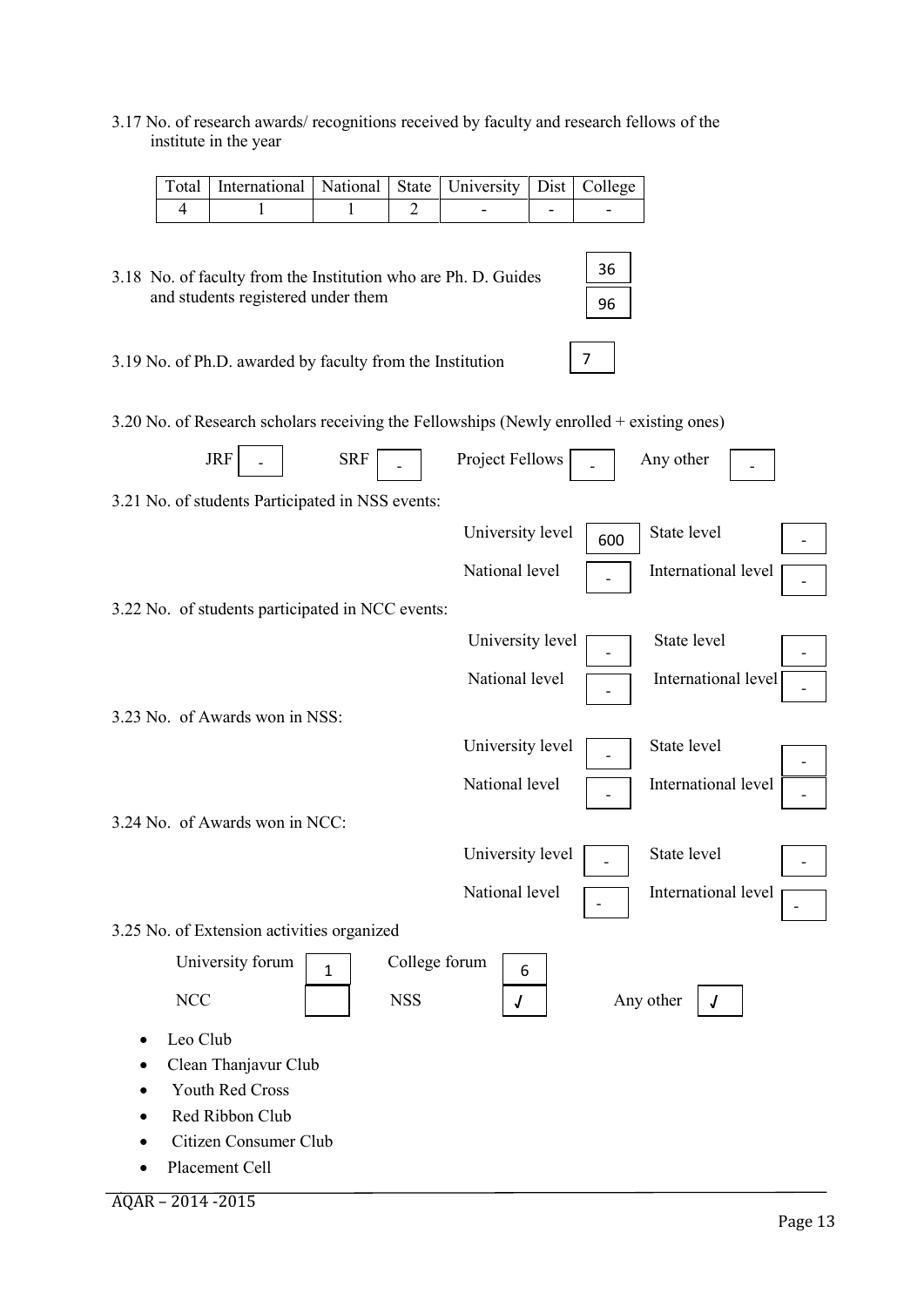3.26 Major Activities during the year in the sphere of extension activities and Institutional Social Responsibility

Rally organized on following concepts:

- Voters' Day
- World Population Day
- World Education/Knowledge Day
- Birth Day of Sardar Vallababhai Patel
- Breast Feeding
- World Women's Day Celebration
- Road Safety
- Thanjai Festival Celebration

Awareness Programmes conducted on following issues:

- Dengue/Malaria Awareness
- Consumer Awareness
- Breast Feeding
- Rain Water Harvesting
- Yoga
- Diabetic Awareness

Other Social Activities include

- Blood Donation Camp at Medical College, Thanjavur
- Cleaning of Holy Tank at Sengamala Nachiamman Koil, Thanjavur
- Independence Day Celebration at Orphanage/Girls' Home/Old Age Home
- Children's Day Celebration at Primary Schools
- Literacy Day Celebration with Public persons
- Samathuva Pongal at Melaveli Village with Public people
- Plantation of Tree saplings
- World Education Day celebration at Maravanapathu Panchayat Union School
- Temple & School Cleaning at Melaveli, Thanjavur
- Awareness Programmes on Population Control/Dengu/Hypertension/Diabetes/Leprosy/Skin Diseases at Melaveli, Thanjavur
- Camps arranged on Ayurveda/Siddha Medicines, Dental treatement & Eye Check-up

Special invited talks arranged on the following issues

- Youth Development & Employability
- Consumer Awareness
- Skill Development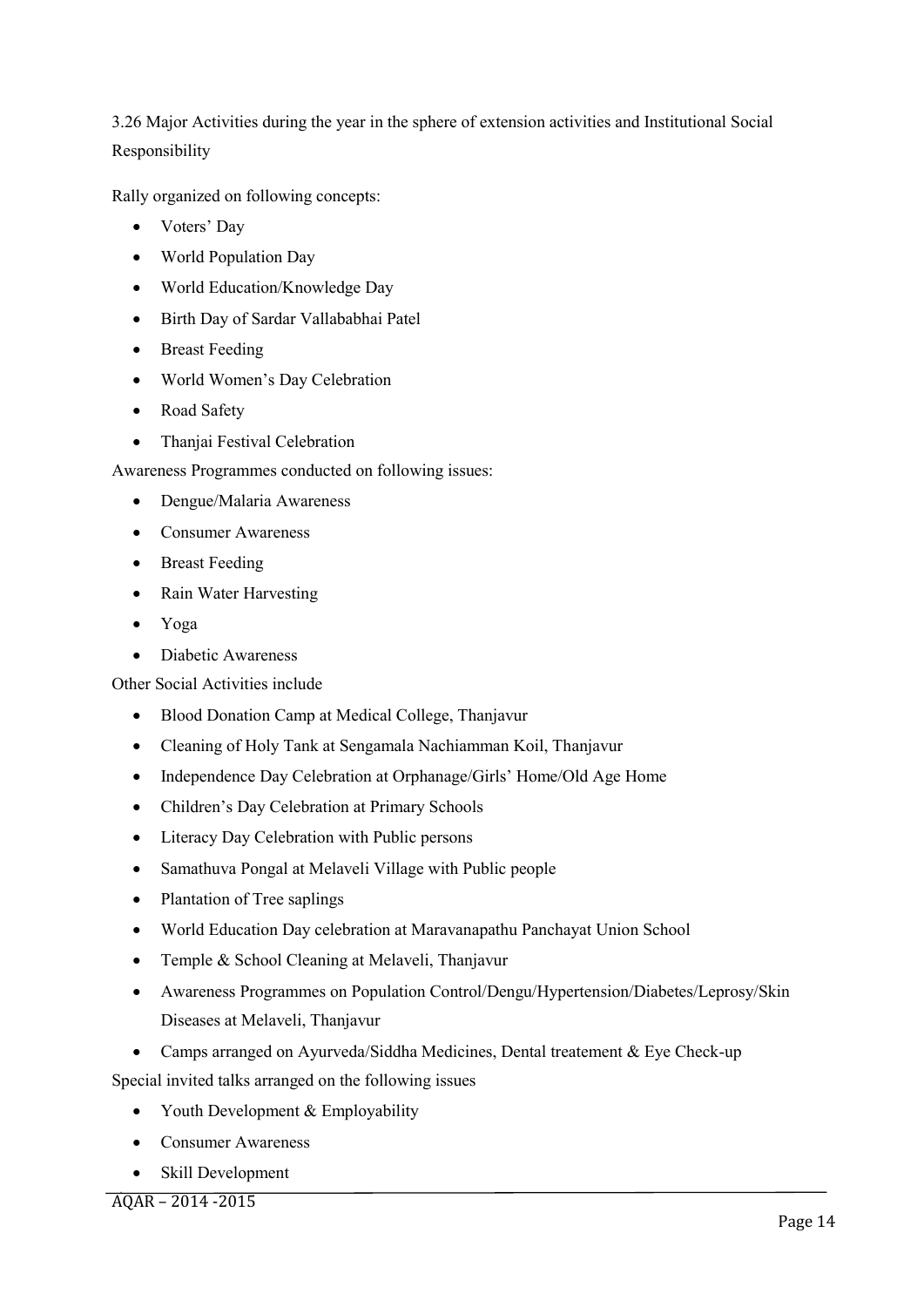- Awareness on Breast Feeding
- Awareness on Malaria/Dengue
- Awareness on Power & Rainwater Harvesting
- Disaster Management
- International Education Day
- National Integration Day
- Human Rights Day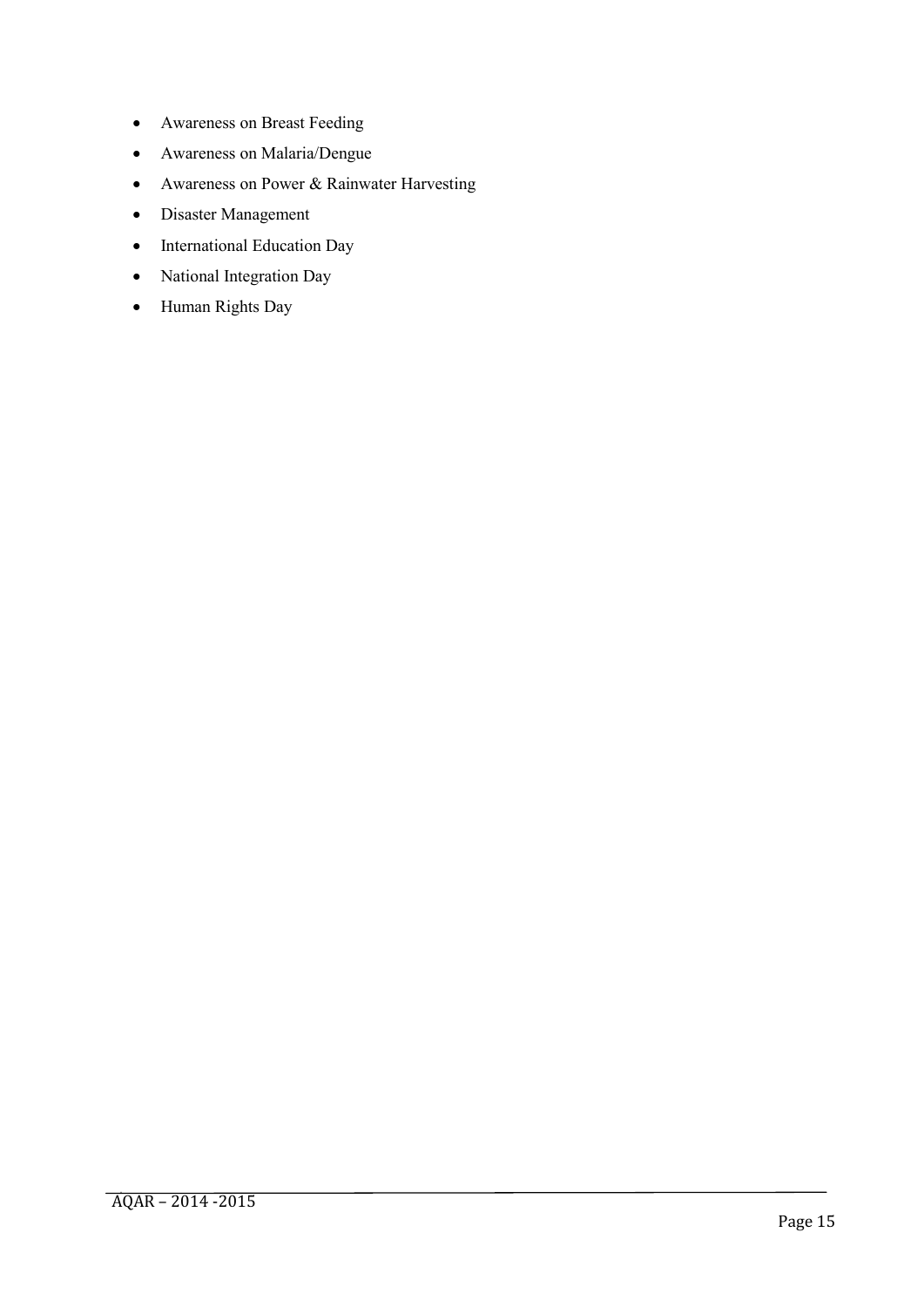# **Criterion – IV 4. Infrastructure and Learning Resources**

4.1 Details of increase in infrastructure facilities:

| Facilities                                                                              | Existing      | Newly<br>created | Source of Fund     | Total         |
|-----------------------------------------------------------------------------------------|---------------|------------------|--------------------|---------------|
| Campus area                                                                             | 17.5<br>Acres |                  |                    | 17.5<br>Acres |
| Class rooms                                                                             | 35            | 36               | Govt. Fund         | 71            |
| Laboratories                                                                            | 17            |                  |                    | 17            |
| Seminar Halls                                                                           | 1             |                  |                    | 1             |
| Auditorium                                                                              | 1             |                  |                    |               |
| No. of important equipments purchased $( \geq 1)$<br>1.0 lakh) during the current year. |               |                  | Autonomous<br>fund | 1             |
| Value of the equipment purchased during<br>the year (Rs. in Lakhs)                      |               | 2,12,436         | Autonomous<br>fund | 2,12,436      |
| Others                                                                                  |               |                  |                    |               |

4.2 Computerization of administration and library

- The Library provides open access to Texts & References to staff members and students.
- Journals, magazines and news papers are provided for daily us.
- The Library Committee and the Asst. Librarian ensure the use and security of resources in the library.
- Books from General Library are provided to all Departments for distributed issue and usage.
- Reprography facility is available
- Computer and Printing facilities are provided
- Internet facility is available
- Digital Library is available for the use of E-books (>9000) with Power Back Up
- Ratio of Library Books (Student : Books)- 1 : 10

4.3 Library services:

|                                  | Existing |                          |      | Newly added              |                          | Total  |  |
|----------------------------------|----------|--------------------------|------|--------------------------|--------------------------|--------|--|
|                                  | No.      | Value Rs.                | No.  | Value                    | No.                      | Value  |  |
| <b>Text Books</b>                | 45205    | 78200                    | 1006 | 259608                   | 46211                    | 337808 |  |
| Reference Books                  |          |                          |      |                          |                          |        |  |
| e-Books                          | 10000    | $\overline{\phantom{0}}$ |      | ۰                        | 10,000                   |        |  |
| Journals                         | 344      | 25,000                   |      | -                        | 344                      | 25,000 |  |
| e-Journals                       |          |                          |      | ۰                        | $\overline{\phantom{a}}$ |        |  |
| Digital Database                 |          | $\overline{\phantom{a}}$ |      | $\overline{\phantom{0}}$ | $\overline{\phantom{a}}$ |        |  |
| CD & Video                       | 100      | 15,000                   |      | -                        | 100                      | 15,000 |  |
| Others (specify)<br>Audio Visual |          |                          |      | -                        | ۰                        |        |  |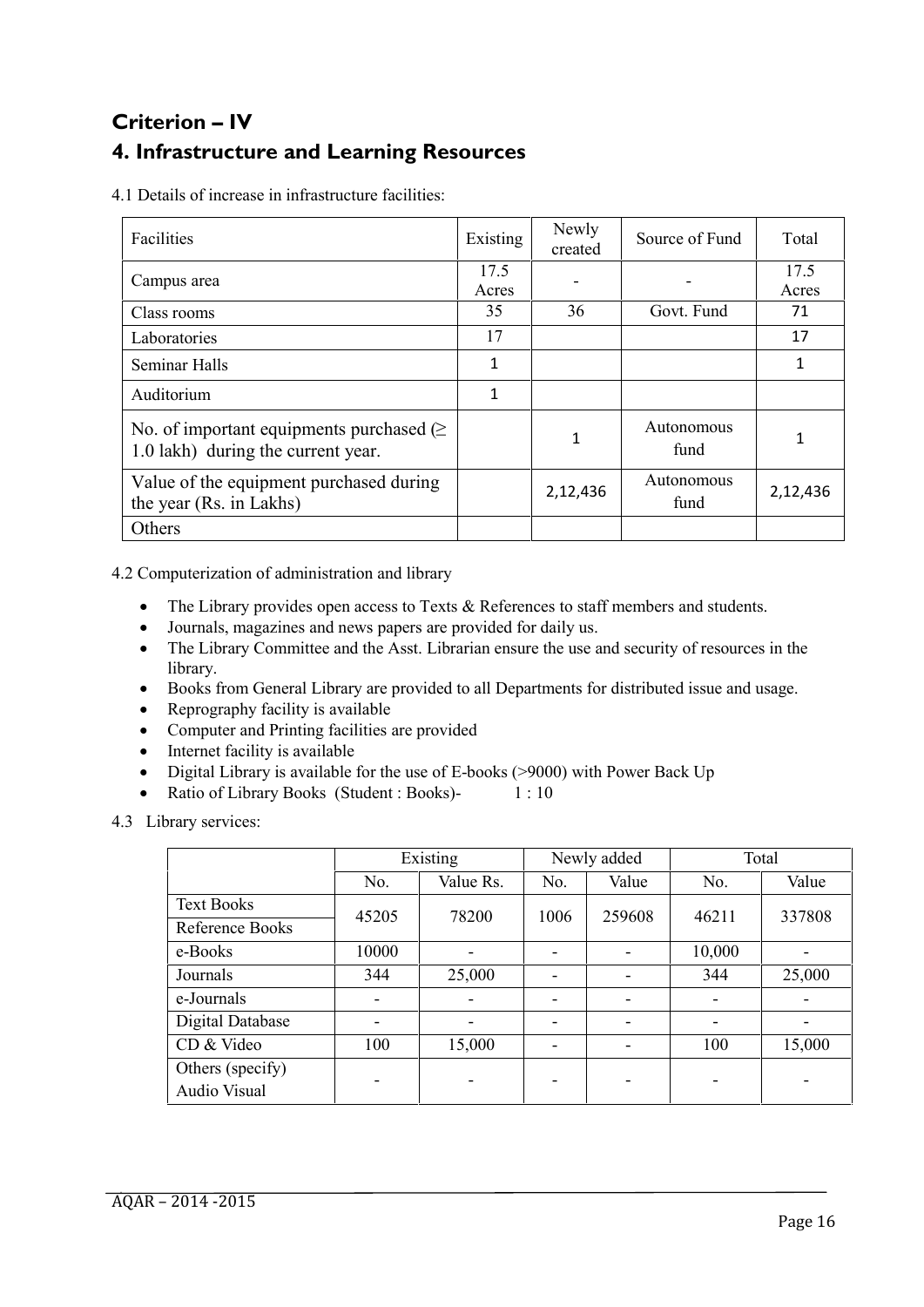4.4 Technology up gradation (overall)

|          | Total<br>Computers | Computer<br>Labs | Internet | <b>Browsing</b><br>Centres | Computer<br>Centres | Office | Departments |
|----------|--------------------|------------------|----------|----------------------------|---------------------|--------|-------------|
| Existing | 219                |                  | 14       |                            | -                   |        | 14          |

- 4.5 Computer, Internet access, training to teachers and students and any other programme for technology upgradation (Networking, e-Governance etc.)
	- Every department has been provided with computers, LCD and internet system. Expansion of E-Technology has enhanced the use of computers in curriculum development, teaching – learning, evaluation and research.
	- Students are encouraged to make use of computers for Power Point Presentation of their seminars and Projects.
	- Broadband Internet connectivity is given to all the departments.
	- Computer literacy Programme (CLP ) A Certificate Course (Govt. Recognized) for all Fresher's of UG Programme.
	- Tamilnadu Skill Development Mission imparted Soft Skills Training to all the UG students in co-ordination with ILFS Education and Technology Services Limited.
	- As per the instructions of Tamilnadu State Council for Higher Education Soft Skill centre was created in our college during January 2014 and three days training was given to 21 faculties of various department from 21.12.2013 to 23.12.2013
- 4.6 Amount spent on maintenance in lakhs :

| ICT<br>$_{1}$                            |       |
|------------------------------------------|-------|
| ii) Campus Infrastructure and facilities |       |
| iii) Equipments                          | 6.496 |
| iv) Others                               | 2.75  |
|                                          |       |
| Total:                                   | 9.246 |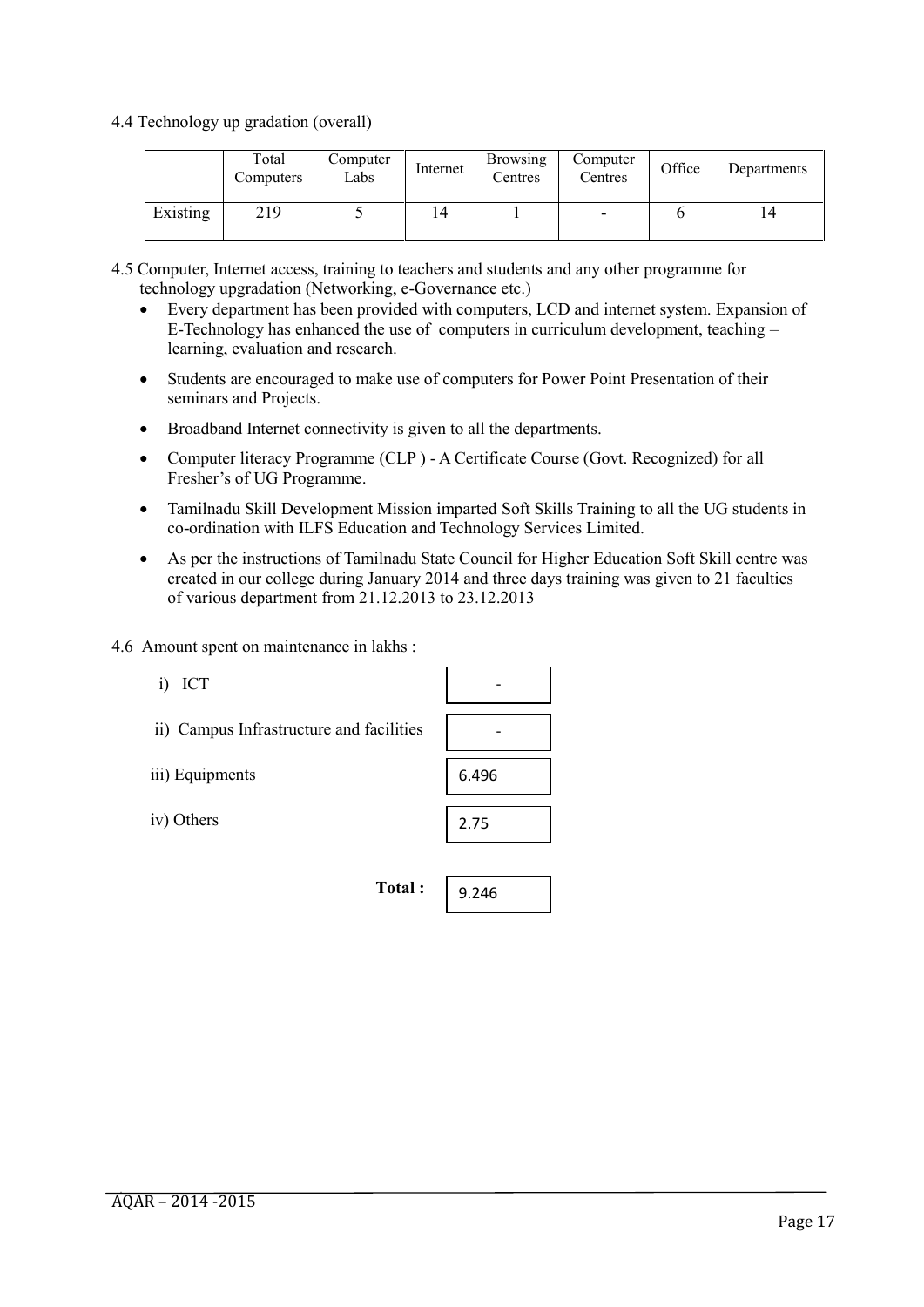# **Criterion – V 5. Student Support and Progression**

5.1 Contribution of IQAC in enhancing awareness about Student Support Services

IQAC Disseminate information regarding.

- Computer Literacy Programme (CLP), Part IV activities Career guidance and counselling cell, Students grievance redressal cell.
- Skill based Elective course and Value based education courses.
- Weekly Assembly, Academic calendar, Annual College Magazine.

## **5.2 Efforts made by the institution for tracking the progression**

- Academic registers are maintained in the departments provide a detailed view of the students' progression and their profile.
- Tutor ward system help in monitoring the development of the individuals and provide necessary guidance.

| UG   | PG | Ph. D. | Others | Total |
|------|----|--------|--------|-------|
|      |    |        | M Phil |       |
| 3725 |    |        | 34     |       |

(b) No. of students outside the state

5.3 (a) Total Number of students

(c) No. of international students

| $\overline{\phantom{0}}$ |  |
|--------------------------|--|
|                          |  |
|                          |  |

-

| Men | N <sub>0</sub> | $\%$ | Women | NΟ   | $\frac{0}{0}$ |
|-----|----------------|------|-------|------|---------------|
|     |                |      |       | 4353 | 00            |

|         |      |           | Last Year (2013-14) |                          |       |         |           |           | This Year $(2014-15)$ |                          |       |
|---------|------|-----------|---------------------|--------------------------|-------|---------|-----------|-----------|-----------------------|--------------------------|-------|
| General | SC.  | <b>ST</b> | OBC                 | Physically<br>Challenged | Total | General | <b>SC</b> | <b>ST</b> | <b>OBC</b>            | Physically<br>Challenged | Total |
|         | 1168 |           | 11 3174             |                          | 4428  |         | 1134      |           | 3116                  |                          | 4353  |

Demand ratio 1:4 Dropout % PG 1.6%

UG 7.6%

5.4 Details of student support mechanism for coaching for competitive examinations (If any)

Coaching Classes for Competitive Examination TNPSC, NET and SLET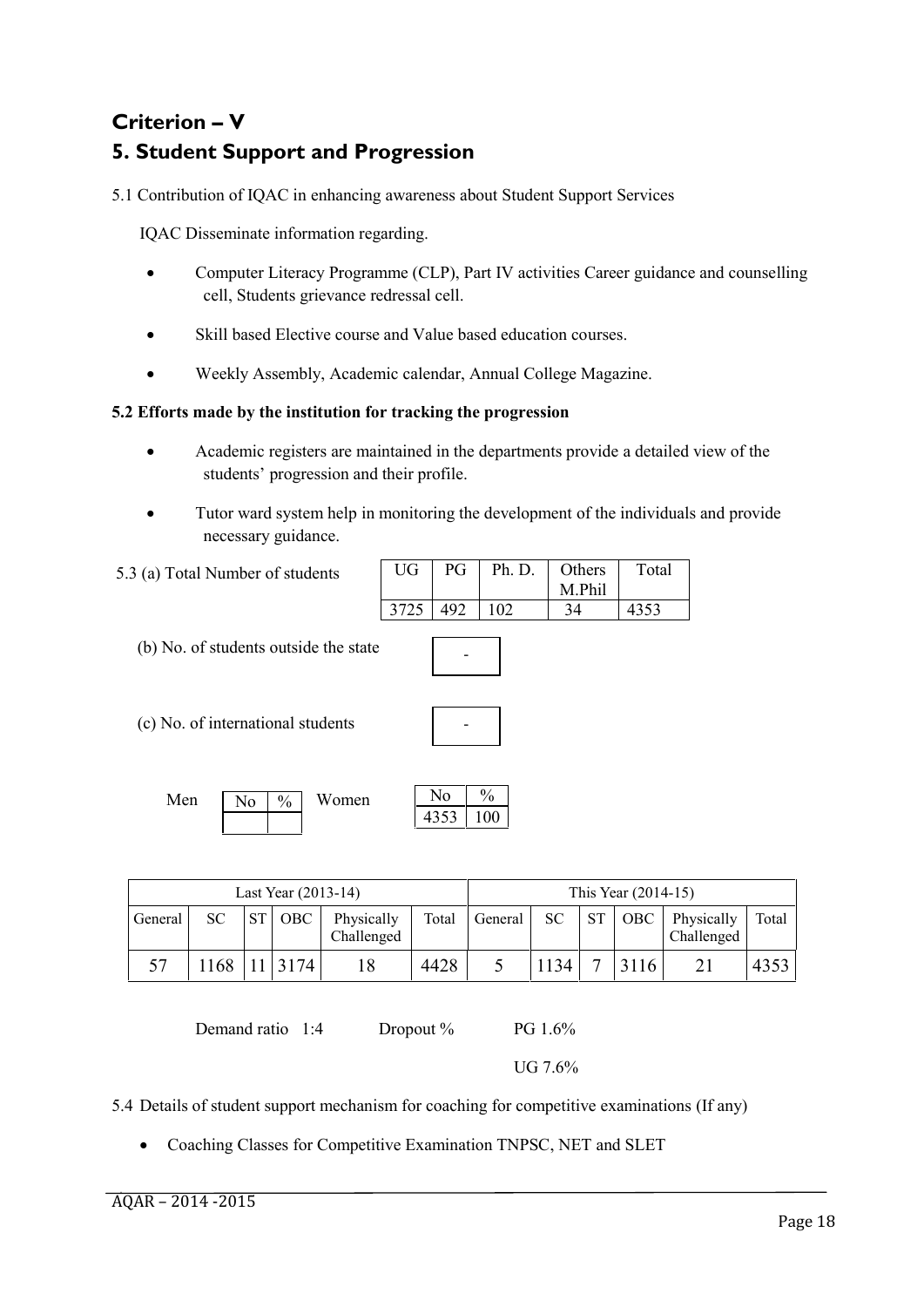• Coaching class for competitive examination

No. of students beneficiaries

| 700 |  |
|-----|--|
|-----|--|

5.5 No. of students qualified in these examinations



5.6 Details of student counselling and career guidance

Career Guidance and placement cell in the college:

- Provide Soft Skill training
- Arranged Education Loan Campaign with IOB, Thanjavur
- Arranged Pooled Campus Drive(Online Test and Interview)
- Organized programmes on
	- o Software Testing
	- o Career Oriented Course
	- o Leadership Skills
	- o Interview & Communication Skills/
	- o CMA & CAT
	- o CA & Employment opportunities
	- o Recent Trends in IT Generation job opportunities
	- o TANCET coaching
	- o Placement Training
	- o Free Tally course for SC/ST students
- Provide Information regarding job fairs and off Campus interviews
- Provides Consultation guidance in choosing their career

No. of students beneficiaries

| 100 |
|-----|
|-----|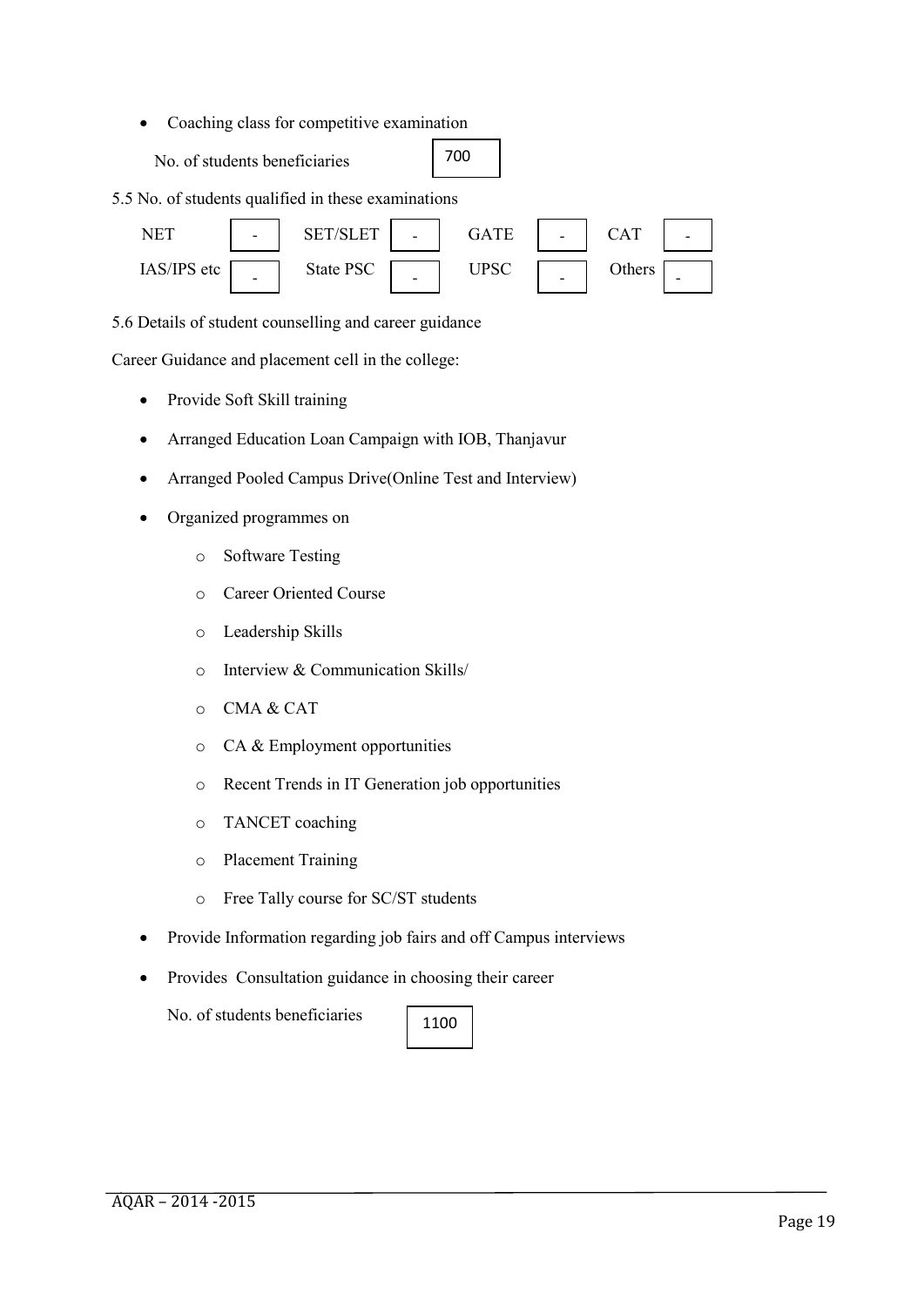5.7 Details of campus placement

|                                       | <b>On</b> campus                   |                                     | <b>Off Campus</b>         |
|---------------------------------------|------------------------------------|-------------------------------------|---------------------------|
| Number of<br>Organizations<br>Visited | Number of Students<br>Participated | Number of<br><b>Students Placed</b> | Number of Students Placed |
|                                       | ٠                                  |                                     |                           |

- 5.8 Details of gender sensitization programmes
	- Legal aid towards women empowerment
	- Women's day celebration
- 5.9 Students Activities

## 5.9.1 No. of students participated in Sports, Games and other events

|       | State/ University level                                                 | 35 | National level          | $\overline{2}$ | International level |   |
|-------|-------------------------------------------------------------------------|----|-------------------------|----------------|---------------------|---|
|       | No. of students participated in cultural events                         |    |                         |                |                     |   |
|       | State/ University level                                                 |    | National level          |                | International level |   |
| 5.9.2 | No. of medals /awards won by students in Sports, Games and other events |    |                         |                |                     |   |
|       | Sports: District Level<br>30                                            |    | State/ University level | 9              | National level      | 3 |
|       | International level                                                     |    |                         |                |                     |   |
|       | Cultural: State/ University level                                       |    | National level          |                | International level |   |

## 5.10 Scholarships and Financial Support

|                                                                         | Number of<br><b>Students</b> | Amount |
|-------------------------------------------------------------------------|------------------------------|--------|
| Financial support from institution                                      |                              |        |
| Financial support from Tamilnadu State<br>government                    | 4353                         |        |
| Financial support from Tamilnadu State<br>Government (SC/ST)            | 1134                         |        |
| Financial support from other sources                                    |                              |        |
| Number of students who received International/<br>National recognitions |                              |        |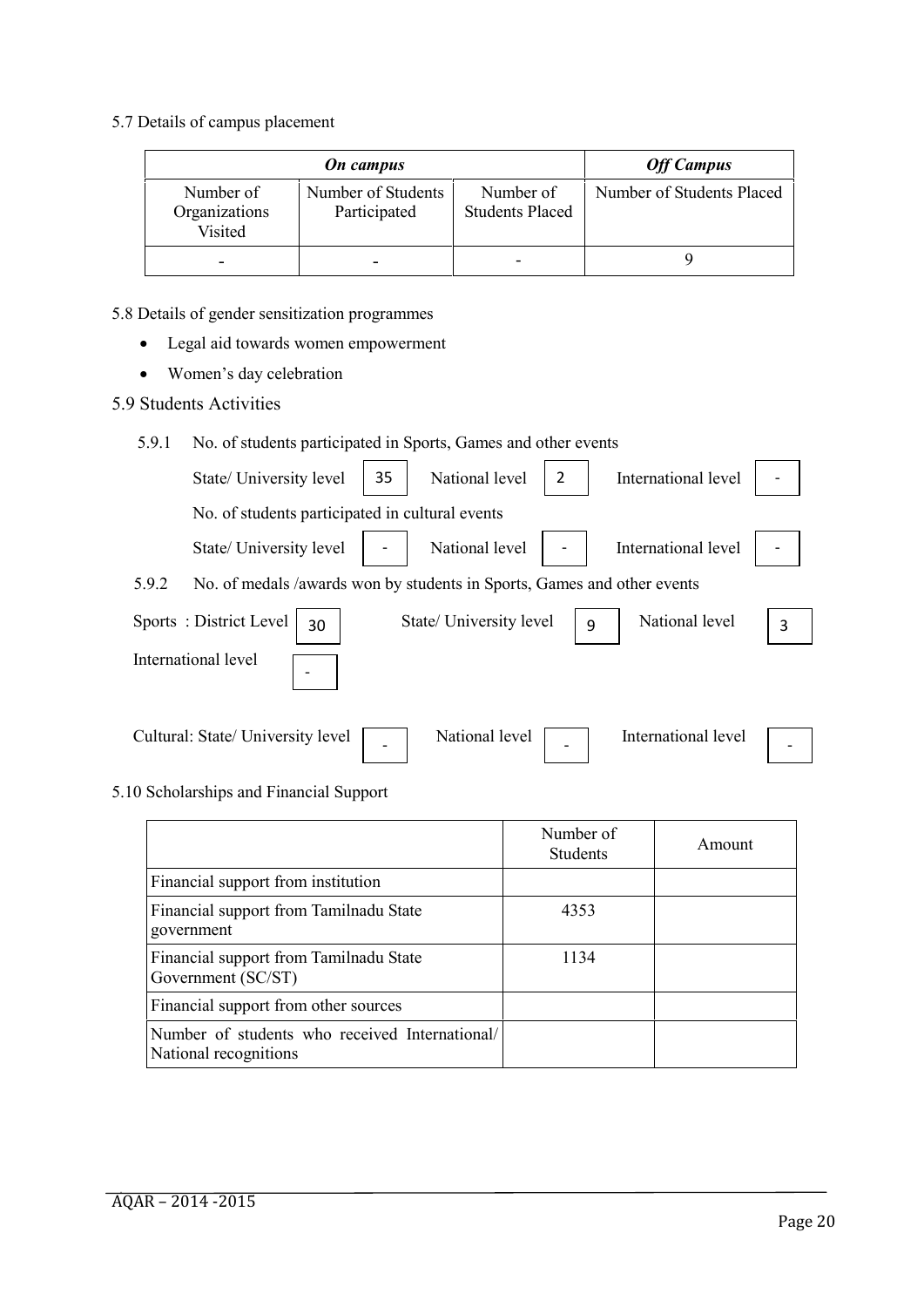|       | <b>Criterion - VI</b>                                     |                |                     |  |
|-------|-----------------------------------------------------------|----------------|---------------------|--|
|       |                                                           | NIL            |                     |  |
|       | 5.13 Major grievances of students (if any) redressed:     |                |                     |  |
|       | 5.12 No. of social initiatives undertaken by the students |                |                     |  |
|       |                                                           |                |                     |  |
|       | Exhibition: State/ University level                       | National level | International level |  |
|       |                                                           |                |                     |  |
| Fairs | : State/ University level                                 | National level | International level |  |
| 5.11  | Student organised / initiatives                           |                |                     |  |

# **6. Governance, Leadership and Management**

## 6.1 **VISION**

*The Institution aspires to transform and empower the women students through higher education, enhancing the qualities of confidence and excellence and in turn to transform society.*

# **MISSION**

*The Mission of the College is to educate the students from rural areas, qualitatively, creating social awareness, enabling rational thinking and social responsibility.*

6.2 Does the Institution has a management Information System

Yes, In Office of the Controller of Examinations the academic performance of students is maintained in database

6.3 Quality improvement strategies adopted by the institution for each of the following:

## 6.3.1 **Curriculum Development**

- Course structure formulated in tune with the structure followed in the affiliated Colleges of Parent (Bharathidasan) University.
- Choice Based Credit system with Semester pattern is followed.
- Scope for value based education, environmental studies, Life Skills, Skill based courses and Extension activities – enhance employability skills.
- Board of Studies constitutes Academic experts from other Institutions, Alumni and Course teacher.
- Feedback from Academic peers, Alumni, Students, Employers and Course teachers are taken into consideration in designing the Curriculum.

#### 6.3.2 **Teaching and Learning**

• Skill oriented learning is initiated through guided teaching and guided library assignments, group discussion, seminars, debates, quiz, viva, etc.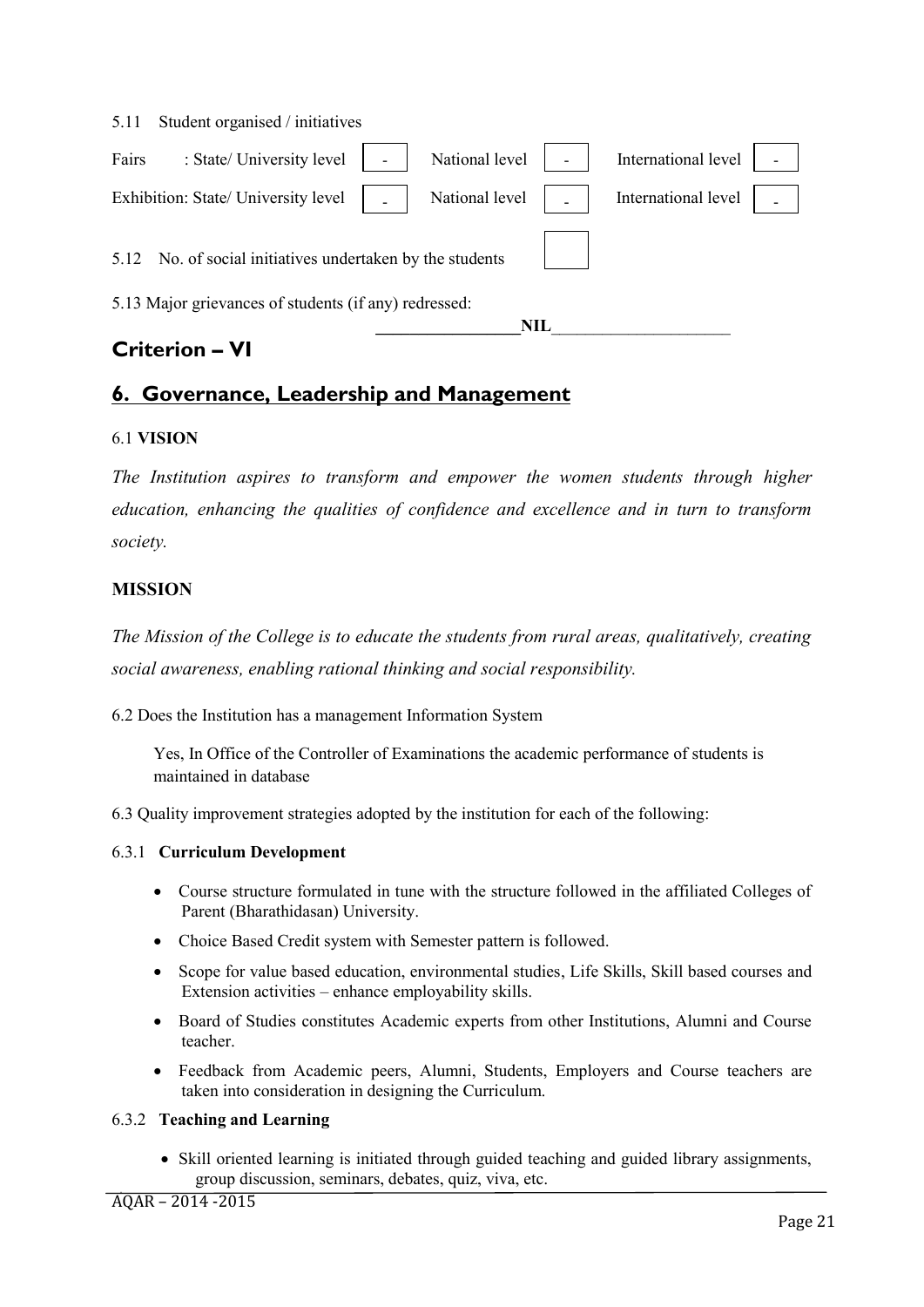- Inquiry-based teaching & learning is provided through industrial visit and fieldwork.
- Co-operative learning is facilitated through group discussion.
- Tutor ward system helps to identify weaker students and provide them a special care.
- Soft Skill Course is conducted with ICT resources for coaching the students.
- Continuous quality assessment is performed by the faculty through feedback from students and self Appraisal.

#### 6.3.3 **Examination and Evaluation**

- Evaluation is based on both Continuous Internal Assessment (with assortment of marks over various entities like cycle tests, seminar/assignment, attendance and model examinations) as well as End Semester Examinations.
- Question paper setting process is initiated 90 days before the commencement of Examinations.
- Examination Schedule is notified to students 15 days prior to the Examinations.
- Script evaluation process is initiated concurrently with the examinations.
- Results are published within 10 days after the completion of Central Evaluation process.
- Provision for Revaluation is given to students within 15 days after the declaration of the result.
- Provision to apply for photocopy of evaluated answer scripts is given within 15 days after the declaration of result.
- The students' grievance regarding evaluation is immediately taken care of by the Head of the Institution and the Controller of Examinations.

#### 6.3.4 **Research and Development**

- Exclusive Research Laboratories in Mathematics, Physics & Botany
- Budgetary provision for research

Establishment of Research laboratories and other Research facilities Rs.26.75 Lakhs

• On Duty facility provided

For Participation in Seminar / Conference / Workshops

- Faculty Development Programme for Ph.D
- Departmental Research Committee

Senior Research Advisor as Co-ordinator and two members

• Doctoral Committee

Research Advisor as convener and two experts from other Institutions

6.3.5 Library, ICT and physical infrastructure / instrumentation

#### **Library as a Learning Resource**

• Number of books available in the Library : 45113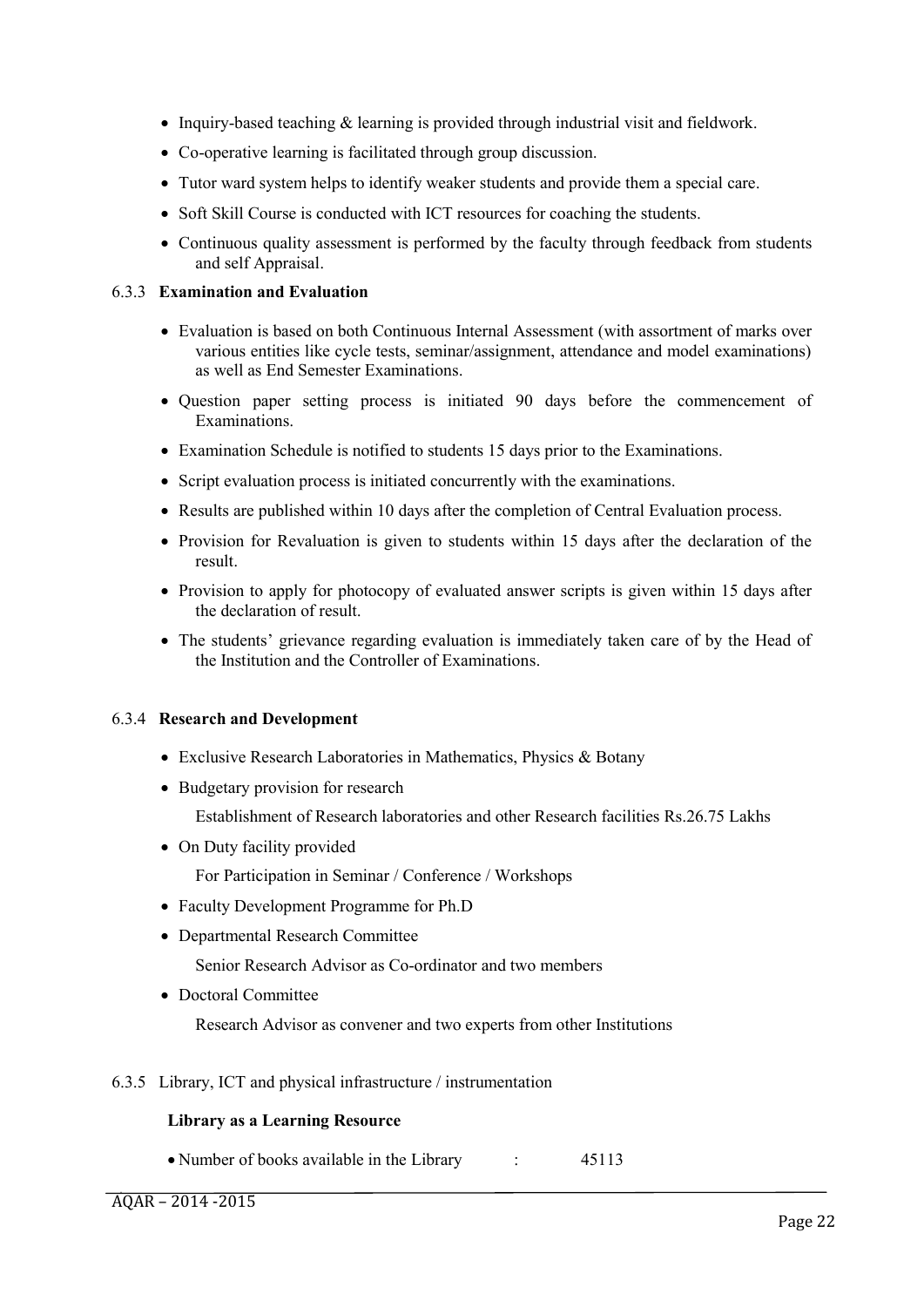- Interdepartmental loan : 25300
- Number of Journals and Periodicals available in the Library

| $\triangleright$ Current Journal          |   | 10  |  |
|-------------------------------------------|---|-----|--|
| $\triangleright$ Back volumes of journals |   | 334 |  |
| $\triangleright$ News Papers              | ۰ |     |  |

#### **Facilities in Library**

- Inter library loan provided from general library to fourteen departmental libraries
- Reference and Reprography facility
- Computer and printing facilities Available
- Internet facilities available
- E-Books Greater than 9000 are available
- Power Back up
- Ratio of library books :
	- Students : Books 1:10

#### **ICT as a Learning Resource**

- Internet facility provided in ten departments and in office
- Internet facility is provided to student on request
- Multimedia and Audio visual aids optimally used
- CLP for all first year students (Training rendered to make all students computer literate)
- Regularly updated Website (www.kngac.ac.in)

#### **Physical Infrastructure**

- Sprawling campus of 17.5 Acres
- Auditorium & A/C Seminar Hall
- GYM Room
- Exclusive Cash Counters by Indian Bank during fees payment
- Reprographic Facility
- Transport facility
- Adequate toilet facility
- Separate Hostel facility for UG  $& PG$  students  $@$  Subsidised rent

#### 6.3.6 **Faculty and Staff recruitment**

- Regular Teaching Faculties are appointed by the state Govt. through Teachers Recruitment Board adhering to the norms of the University Grants Commission.
- Adhoc Lectures and PTA staff are appointed in the regular vacancies as per requirement periodically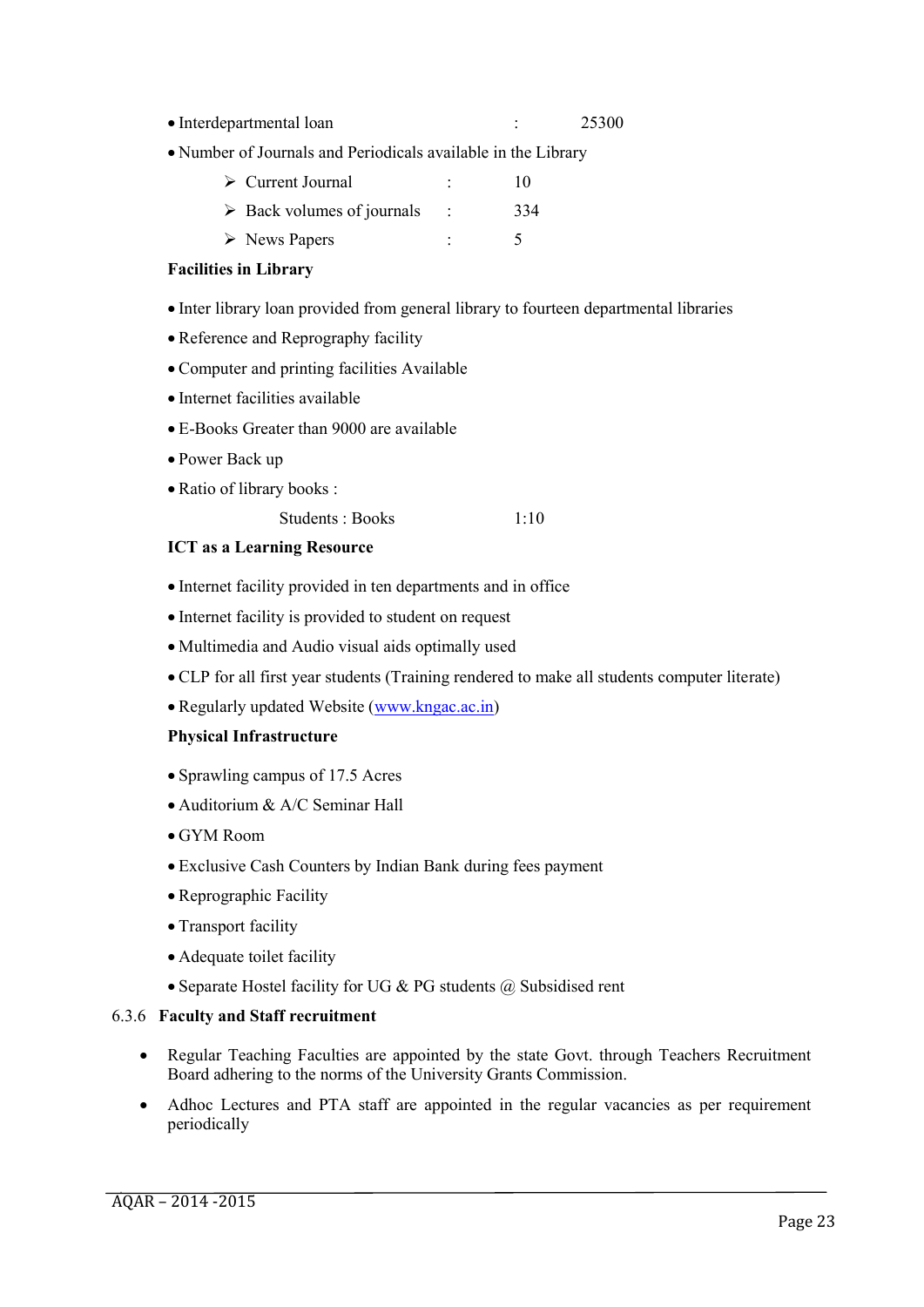A Committee comprising of The Principal two senior staff members and the concern dept. H.O.D involves in the selection and appointment of Adhoc Lecturers as per the norms of the state Government.

#### 6.3.7 **Admission of Students**

Students selection based meritoriously on

UG & PG Programmes:

- $\triangleright$  Marks earned in the previous qualifying examination.
- $\triangleright$  Single window counselling system
- Adhering to Govt. Norms of reservation Special Quota reservations is made for Differently-Abled persons(3%), Sports(3%), Ward of Ex-Servicemen(8 Nos.) and NCC (1 No.)

M.Phil & Ph.D Programmes:

 $\triangleright$  Marks earned in the previous qualifying examination and entrance tests.

6.4 Welfare schemes for

| Teaching        | Intercom facility   |  |  |
|-----------------|---------------------|--|--|
| Non teaching    | Intercom facility,  |  |  |
|                 | Canteen Facility.   |  |  |
| <b>Students</b> | Appointing<br>staff |  |  |
|                 | from PTA, Canteen   |  |  |
|                 | Facility.           |  |  |

#### **Teaching & Non Teaching:**

- Regular health check up programmes are organised within the campus as the extension activities of various clubs like NSS, Leo and Youth Red Cross.
- Gym Facility is available.
- Health Insurance Scheme is provided by the State Govt to regular employees.

#### **Students :**

- Scholarships BC, MBC, SC, ST, Minority, Farmers Welfare Scheme, Labour welfare Schemes.
- Soft Skill Training, Placement cell, Anti ragging cell, Student counselling and grievance and redressal cell.
- Hostel facilities at subsidised cost.
- Provisions (like ramps & wheel chairs) are given for the facility of physically challenged students.

**√**

• Health Care is also provided.

|  |  |  |  | 6.5 Total corpus fund generated |  |
|--|--|--|--|---------------------------------|--|
|--|--|--|--|---------------------------------|--|

| 6.6 Whether annual financial audit has been done $\gamma$ es $ J $ No |  |  |
|-----------------------------------------------------------------------|--|--|

6.7 Whether Academic and Administrative Audit (AAA) has been done?

-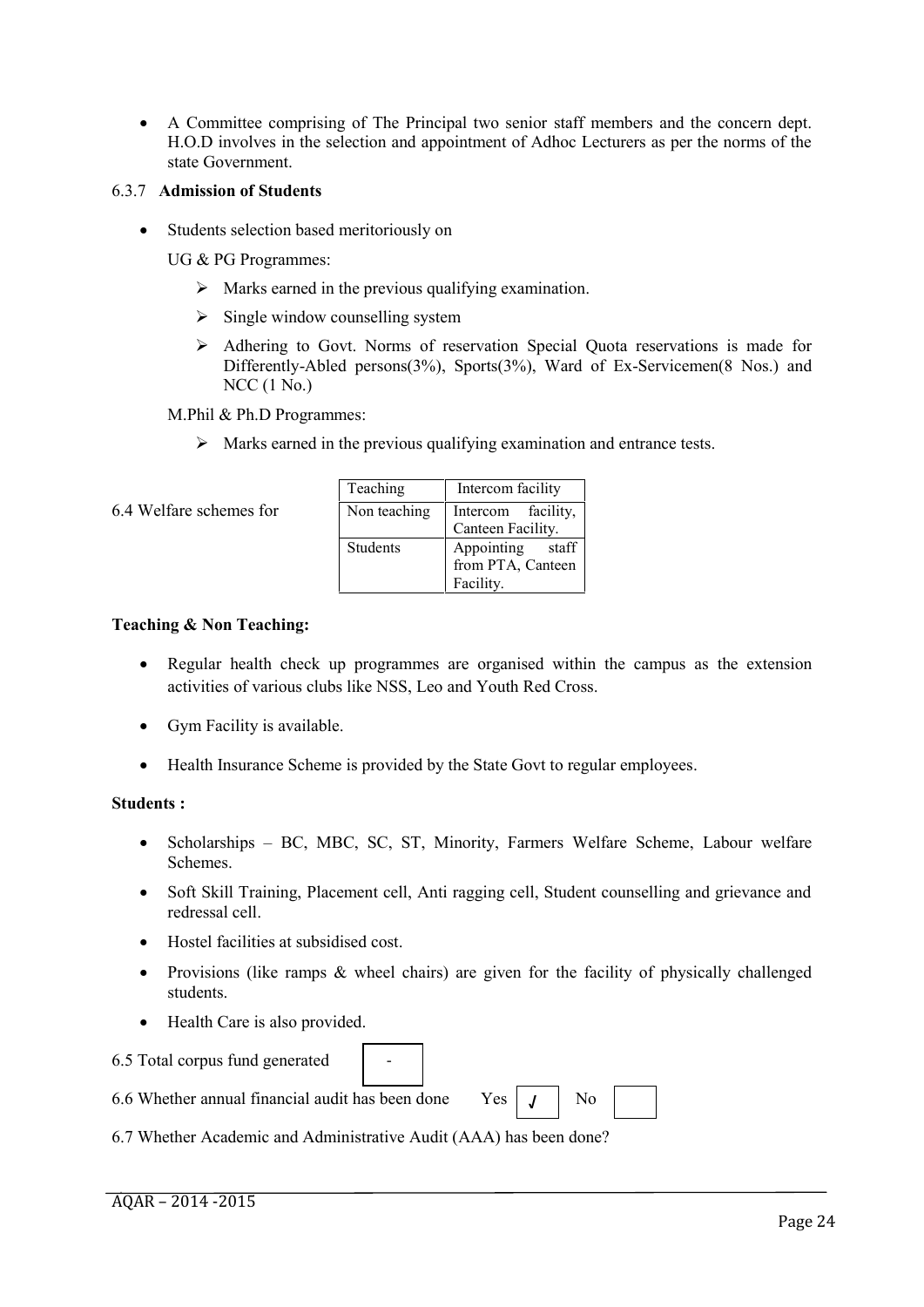| Audit Type     | External |        | Internal |           |  |
|----------------|----------|--------|----------|-----------|--|
|                | Yes/No   | Agency | Yes/No   | Authority |  |
| Academic       |          |        |          | IQAC      |  |
| Administrative |          |        |          | IQAC      |  |

6.8 Does the Autonomous College declare results within 30 days?

| For UG Programmes | $Yes \mid$<br>$J$   No |
|-------------------|------------------------|
| For PG Programmes | Yes $J \cup N$         |

6.9 What efforts are made by the Autonomous College for Examination Reforms?

- The office of the Controller of Examination (Autonomous) has been automated.
- Processing of exam application forms, hall tickets are computerised
- Results are published in the college website  $(www.kngac.ac.in)$
- Both internal assessment and external assessment are carried out systematically
- A Student can apply for revaluation within 15 days after the declaration of the result.
- Student can apply for photocopy of evaluated answer scripts within 15 days after the declaration of result.
- The students' grievance regarding evaluation is immediately taken care of by the Head of the Institutions and the Controller of Examination.

6.10 What efforts are made by the University to promote autonomy in the affiliated/constituent colleges?

- University helps towards the promotion of autonomy through the appointment of university representatives in the Governing body, Academic council & Board of studies of various departments.
- University nominee play a vital role in the formulation of policies and perspective planning.
- Participation in the university senate meeting by the principal and a senate member (faculty) provides an opportunity to air the grievances of the college and get support from the university towards promotion of autonomy.

6.11 Activities and support from the Alumnae Association

- Alumni meeting conducted once in a year.
- All the final year students become the member of Alumni Association
- Alumni fund is utilized to conduct the convocation every year
- Contribution of fund towards prizes medals.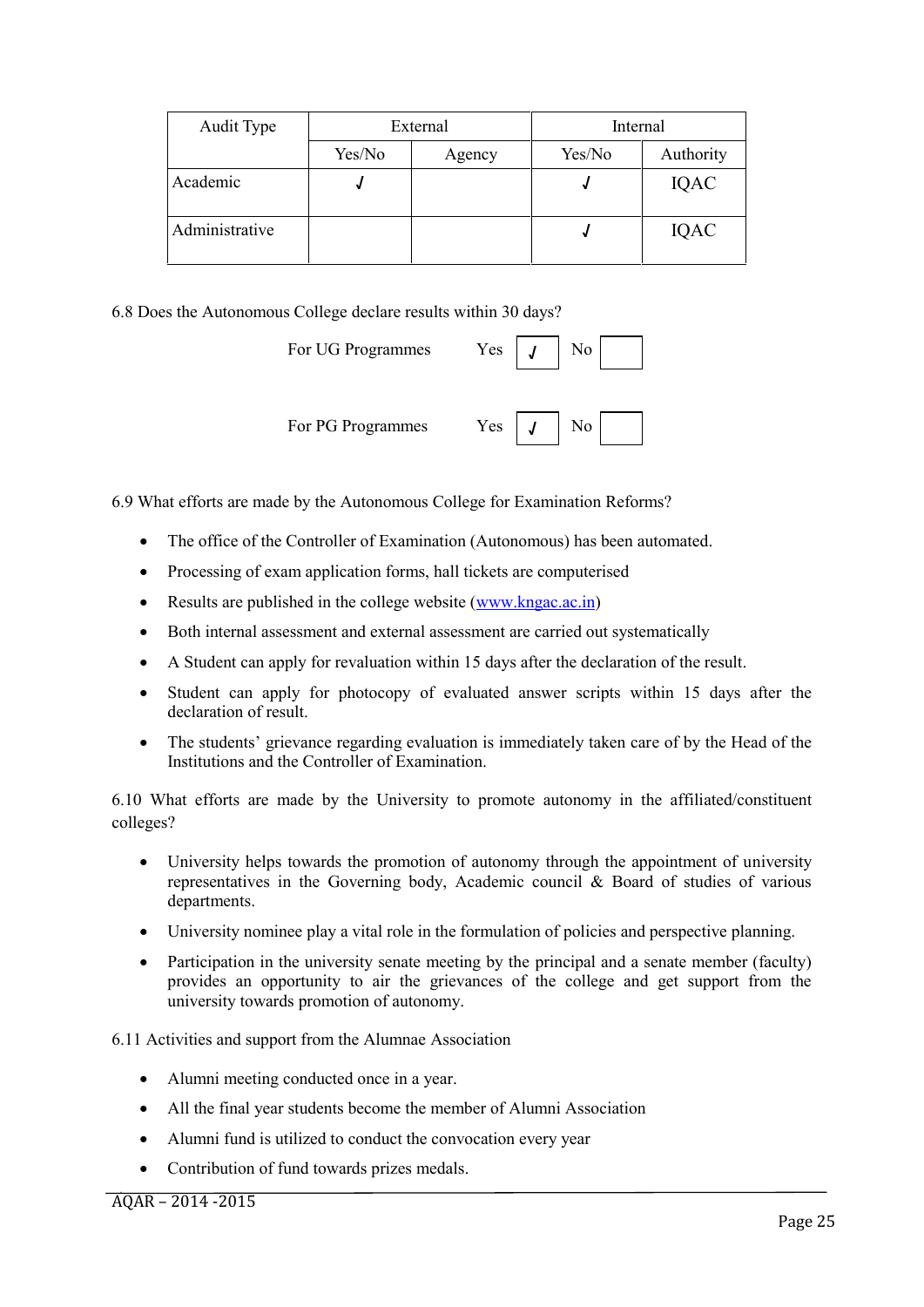6.12 Activities and support from the Parent – Teacher Association

- Parent Teachers Association meeting is conducted once in a year.
- All the parents and Teachers contribute to PTA fund.
- Regular meetings of the teachers with the parents help to communicate the strength and weakness of the students.
- PTA fund is utilized to appoint Teaching and non-teaching staff, scavengers and sweepers every year as per the requirements.

6.13 Development programmes for support staff

• The support staff members are encouraged to take part in the training organised by the district collectorate.

6.14 Initiatives taken by the institution to make the campus eco-friendly

- Usage of plastic bags is strictly prohibited inside the campus.
- Gardens inside the campus are maintained with atmost care.
- Regular cleaning of campus (every Wednesday) by the students is initiated.
- Awareness towards tree plantation, recycling of wastes, ozone depletion etc is created by various organisations viz. Clean Thanjavur Club (CTC), National Service Scheme (NSS), and LEO Club, through rallies, seminars etc.
- Measures are being taken to provide concurrent program.

#### **Threat :**

- Change in the Govt/policies
- Resistance to accept changes initiated towards standardisation of procedures and implementation of quality related matters.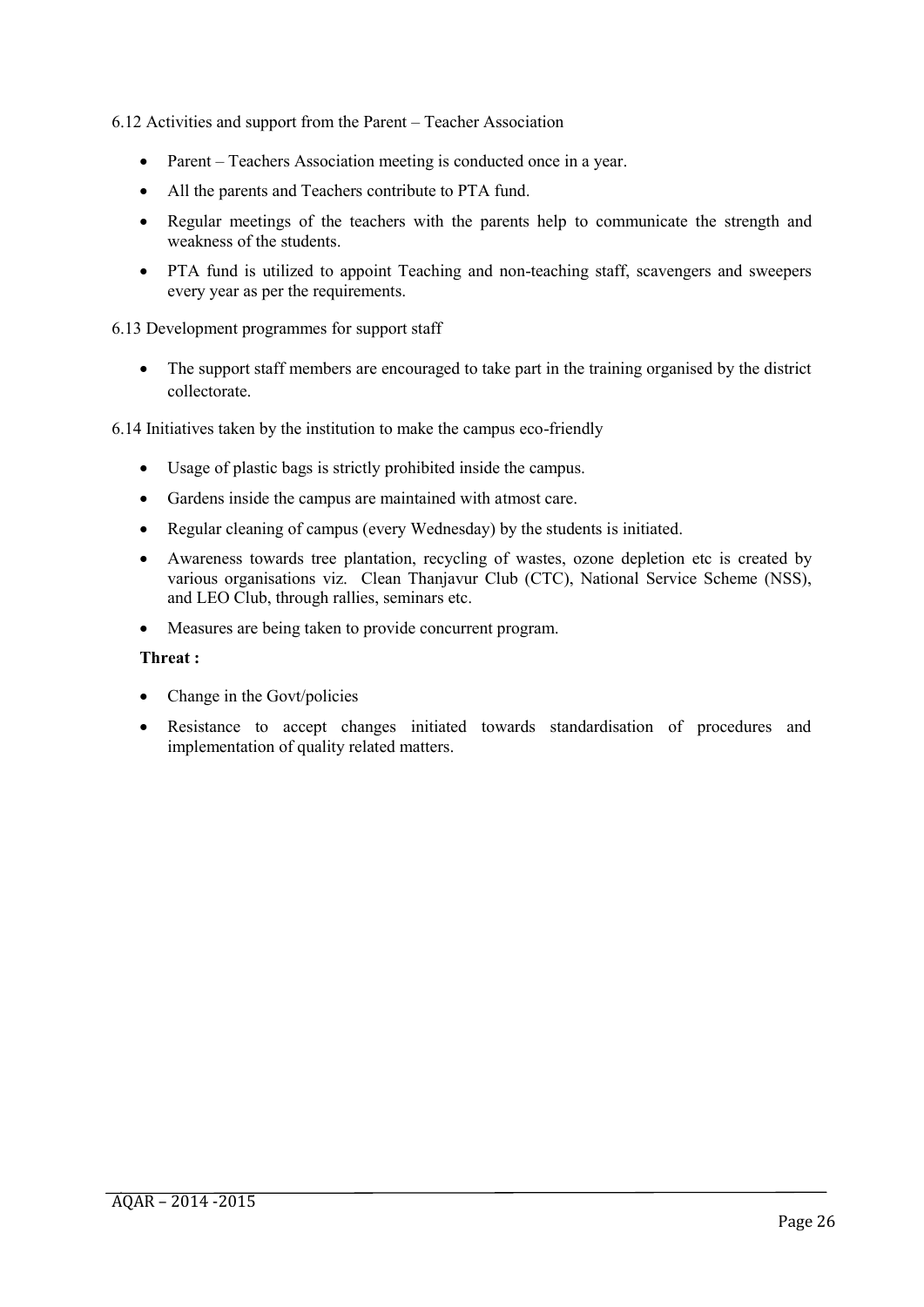# **Criterion – VII**

# **7. Innovations and Best Practices**

- 7.1 Innovations introduced during this academic year which have created a positive impact on the functioning of the institution.
	- Flexibility in college Timings provided students an opportunity to undertake part time jobs.
- 7.2 Provide the Action Taken Report (ATR) based on the plan of action decided upon at the beginning of the year.
	- To educate girls to shake off the shackles put on them by sheer ignorance and to liberate them to lead emancipated successful life.
	- To inspire every student to look into one's own self to realize the potentials hidden within her.
	- To give social responsibility, pursuit of excellence and service to nation.

7.3 Give two Best Practices of the institution *(please see the format in the NAAC Self-study Manuals)*

- Choice based credit system of Syllabi
- Computer Literacy Programme (CLP) for the freshers of UG programmes.

7.4 Contribution to environmental awareness / protection

- Awareness towards tree plantation, recycling of wastes, ozone depletion etc are created by various organisation viz. Clean Thanjavur Club (CTC), National Service Scheme (NSS), and LEO Club, through rallies, seminars etc.
- Usage of plastic bags is prohibited inside the campus.
- Gardens inside the campus are maintained with atmost care.
- Regular cleaning of campus (every Wednesday) by the students is initiated.

7.5 Whether environmental audit was conducted? No

7.6 Any other relevant information the institution wishes to add. (for example SWOT Analysis)

IQAC Conducted academic audit which served two important purposes.

#### **Strength :**

- Support from Government and University
- Autonomous status

#### **Opportunity :**

To start new programmes / Diploma courses in tune with the requirement of the locality.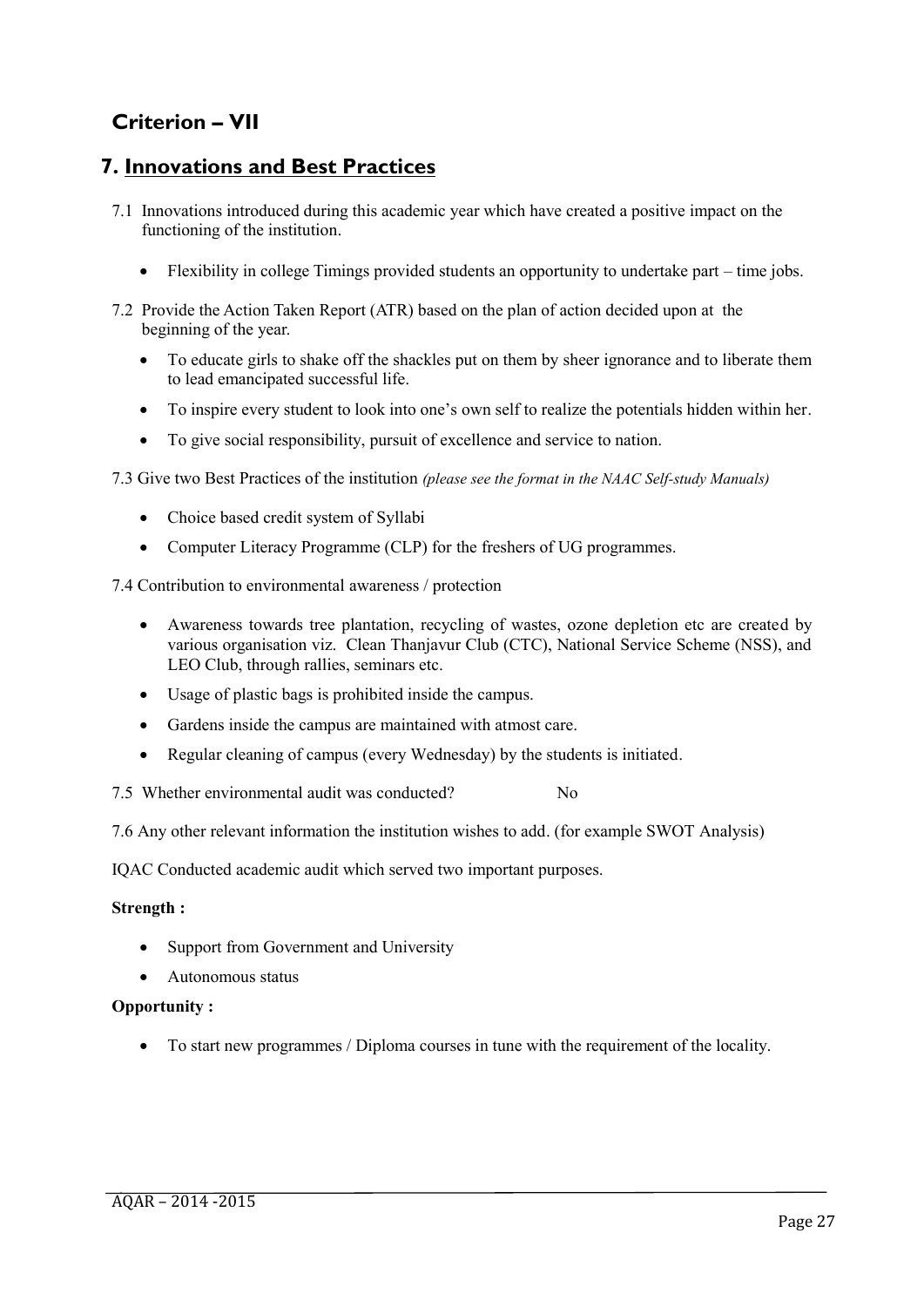## 8. **Plans of institution for next year**

- 1. To improve the functioning of Entrepreneurial Development cell (EDC)
- 2. To offer soft skill training potentially.
- 3. To conduct skill based workshops.
- 4. To introduce bio-metric attendance system for both staff & students.
- 5. To introduce virtual class room concept in the college through Google class room
- 6. To provide wi-fi facility.
- 7. Communication through way to SMS
- 8. Library automation / Campus network for extended access to all departments
- 9. Establishment of student portal.
- 10. To promote students to make use of ICT resources for common use.

| Name                               | Name |                                    |
|------------------------------------|------|------------------------------------|
|                                    |      |                                    |
| Signature of the Coordinator, IQAC |      | Signature of the Chairperson, IQAC |
|                                    | ***  |                                    |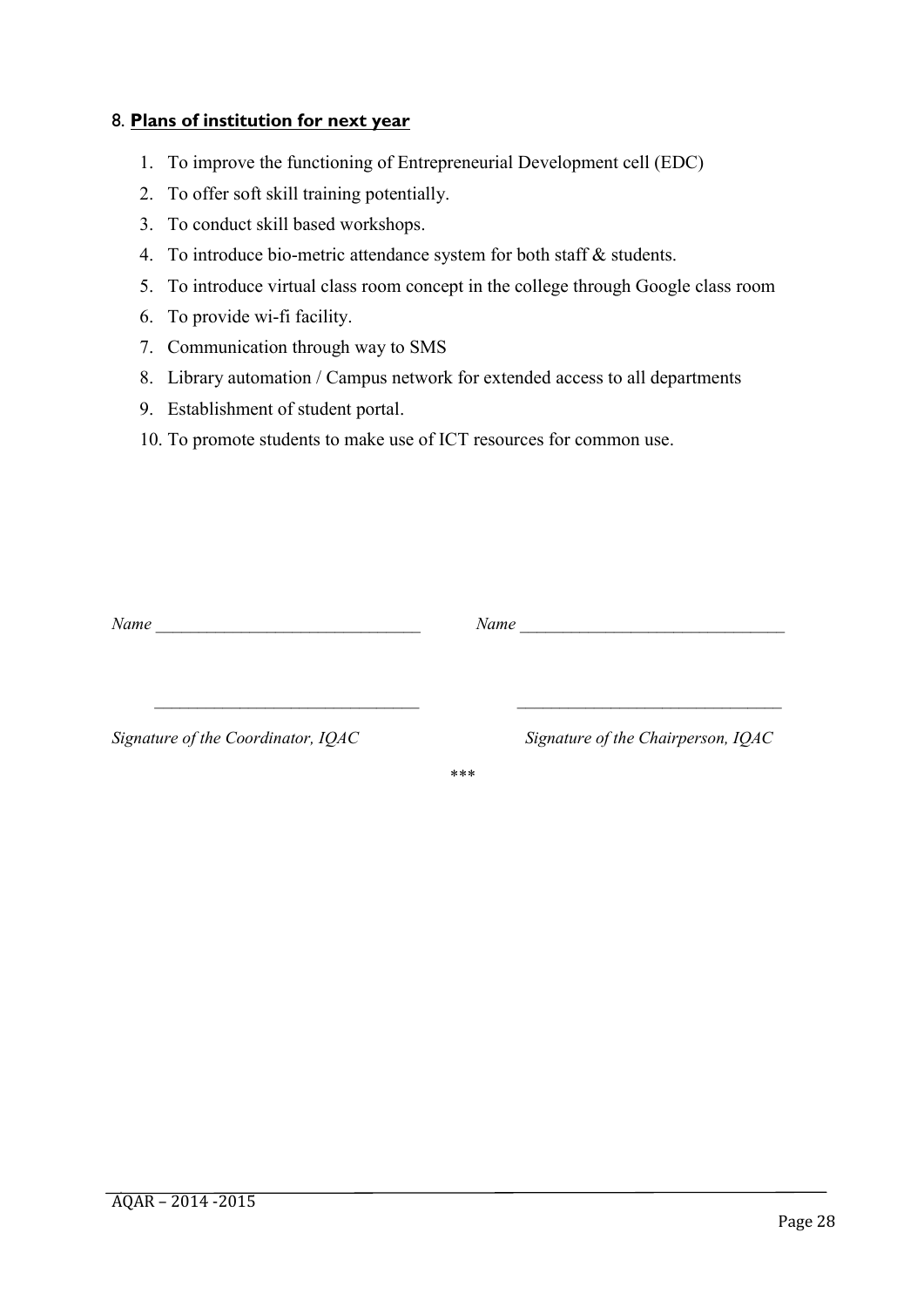#### **Annexure I**

## **Abbreviations:**

| CAS         | <b>Career Advanced Scheme</b>            |
|-------------|------------------------------------------|
| <b>CAT</b>  | <b>Common Admission Test</b>             |
| <b>CBCS</b> | Choice Based Credit System               |
| <b>CE</b>   | Centre for Excellence                    |
| <b>COP</b>  | <b>Career Oriented Programme</b>         |
| <b>CPE</b>  | College with Potential for Excellence    |
| <b>DPE</b>  | Department with Potential for Excellence |
| <b>GATE</b> | Graduate Aptitude Test                   |
| NET         | National Eligibility Test                |
| PEI         | Physical Education Institution           |
| <b>SAP</b>  | Special Assistance Programme             |
| SF          | <b>Self Financing</b>                    |
| <b>SLET</b> | <b>State Level Eligibility Test</b>      |
| TEI         | <b>Teacher Education Institution</b>     |
| UPE         | University with Potential Excellence     |
| <b>UPSC</b> | Union Public Service Commission          |

\*\*\*\*\*\*\*\*\*\*\*\*\*\*\*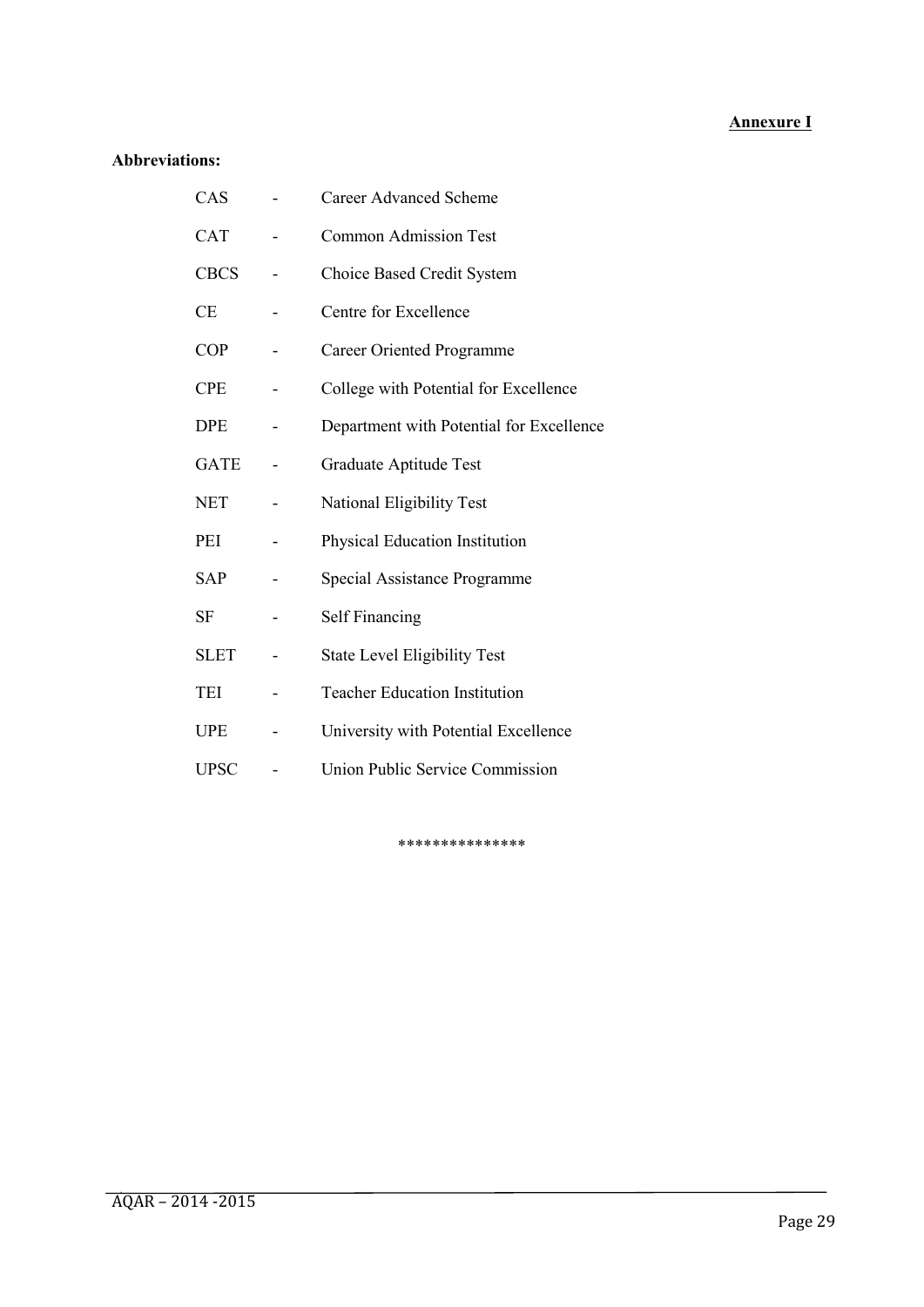#### **Annexure -I**

| SN             | Department                        | Topic                                                                               | Level        | Period                    | Sponsor                     |
|----------------|-----------------------------------|-------------------------------------------------------------------------------------|--------------|---------------------------|-----------------------------|
| $\mathbf{1}$   | Tamil                             | Thagaval Thodarbiyal -                                                              | <b>State</b> | 12.12.2014                | UGC XII Plan-               |
|                |                                   | Anturm Intrum                                                                       |              |                           | <b>PBG</b>                  |
|                |                                   | Kottpatiyal Nokkil Sanga                                                            | National     | $21.01.2015 -$            | Central Institute           |
|                |                                   | Ilakkiyam                                                                           |              | 30.01.2015                | of Classical                |
|                |                                   |                                                                                     |              |                           | Language                    |
| $\overline{2}$ | English                           | Reinforcement & Extension<br>of Skills: Linguistic,<br>Psychological, Social and    | <b>State</b> | 02.02.2015                | UGC XII Plan-<br><b>PBG</b> |
|                |                                   | Existential                                                                         |              |                           |                             |
| $\overline{3}$ | History                           | Epigraphy and its Relevance<br>in Writing History                                   | <b>State</b> | 20.12.2014                | UGC XII Plan-<br><b>PBG</b> |
| $\overline{4}$ | Economics                         | Entrepreneurship for Young<br><b>Women Graduates</b>                                | <b>State</b> | 19.12.2014                | UGC XII Plan-<br><b>PBG</b> |
| 5              | Mathematics                       | <b>Extension of Projection</b><br>Modules and their Property<br>over Arbitrary Ring | National     | 07.02.2015                | UGC XII Plan-<br><b>PBG</b> |
| 6              | Physics                           | <b>Recent Trends in Material</b>                                                    | <b>State</b> | 27.01.2015                | UGC XII Plan-               |
|                |                                   | Science and its Applications                                                        |              |                           | <b>PBG</b>                  |
| $\overline{7}$ | Chemistry                         | Modern Trends in Chemistry                                                          | National     | 19.12.2014                | UGC XII Plan-<br><b>PBG</b> |
| 8              | Botany                            | <b>Natural Dyeing Techniques</b>                                                    | <b>State</b> | 23.01.2015                | UGC XII Plan-<br><b>PBG</b> |
| 9              | Zoology                           | Bee Keeping - Apiculture                                                            | <b>State</b> | 17.12.2014<br>19.12.2014  | UGC XII Plan-<br><b>PBG</b> |
| 10             | Geography                         | Geo-informatics and its<br>Applications in Water<br><b>Resource Management</b>      | <b>State</b> | 21.01.2015<br>22.01.2015  | UGC XII Plan-<br><b>PBG</b> |
| 11             | Computer<br>Science               | Knowledge Discovery with<br><b>WEKA</b>                                             | <b>State</b> | 30.01.2015-<br>31.01.2015 | UGC XII Plan-<br><b>PBG</b> |
| 12             | <b>Statistics</b>                 | <b>Statistical Packages with</b>                                                    | <b>State</b> | 28.01.2015-               | UGC XII Plan-               |
|                |                                   | Hands on Experience                                                                 |              | 29.01.2015                | <b>PBG</b>                  |
| 13             | Commerce                          | <b>Stress Management and</b><br><b>Emotional Intelligence</b>                       | <b>State</b> | 03.02.2015                | UGC XII Plan-<br><b>PBG</b> |
| 14             | <b>Business</b><br>Administration | Managerial Skills and Life<br><b>Skills</b>                                         | <b>State</b> | 24.02.2014                | UGC XII Plan-<br><b>PBG</b> |

## **Details of Workshops organized by various Departments 2014-2015**

## **Details of Seminars organized by various Departments 2014-2015**

| <b>SN</b> | Department | Topic               | Level    | Period     | Remarks                   |
|-----------|------------|---------------------|----------|------------|---------------------------|
|           | Tamil      | Thirukural Amaippum | National | 04.02.2015 | Central Institute of      |
|           |            | Uraiyaseriyarkal    |          |            | <b>Classical Language</b> |
|           |            | <b>Nokkum</b>       |          | 06.02.2015 |                           |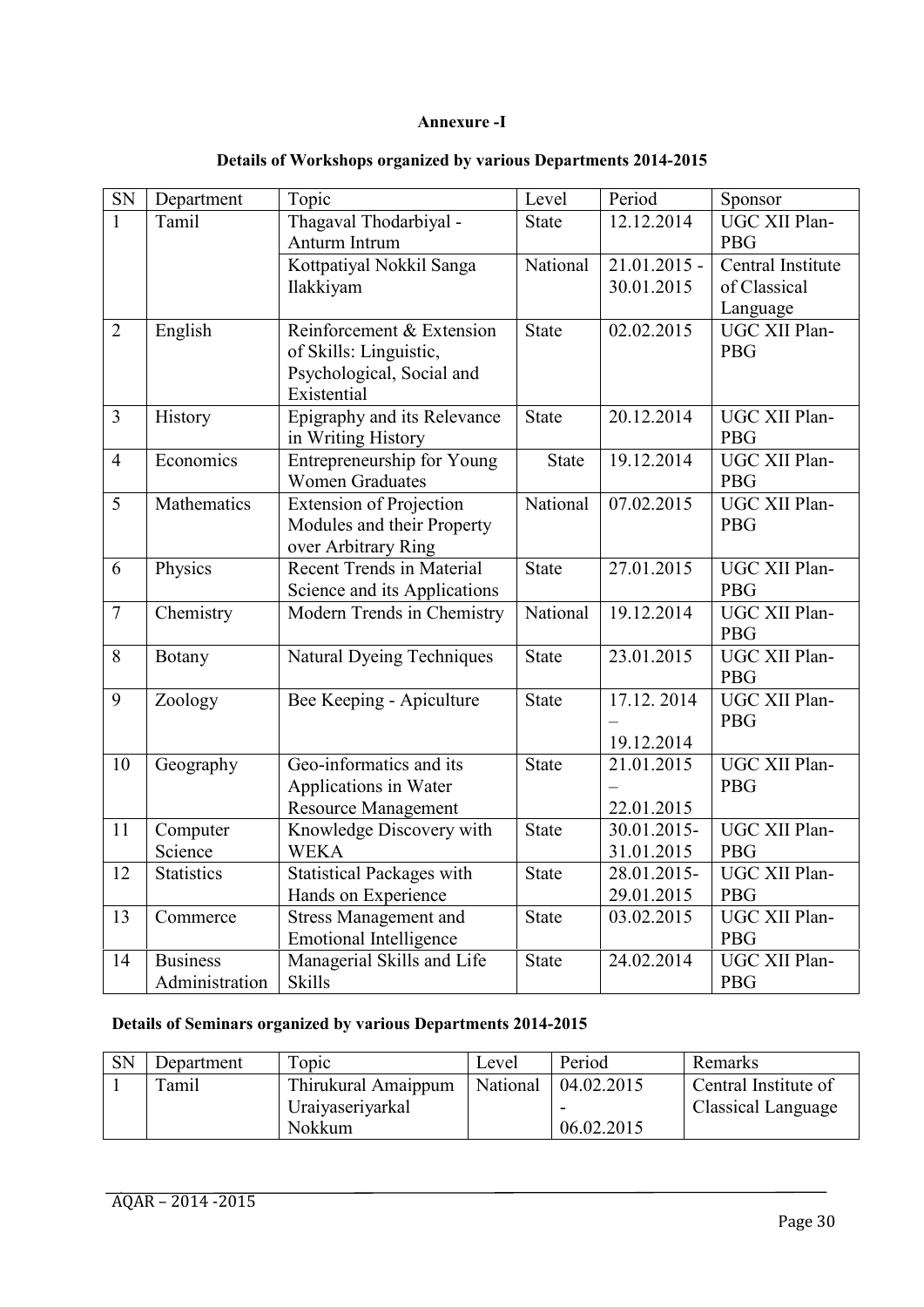## **Annexure - II Details of Publications**

|                |                      | <b>Department of Tamil</b>  |                                  |
|----------------|----------------------|-----------------------------|----------------------------------|
| <b>SN</b>      | <b>Name</b>          | <b>Title</b>                | <b>Journal</b>                   |
|                | Dr.P.Thiravidamani   | Erasaliyarin Tamil Thondu   | Tamizhiyal Aaraichi 25 Ed,       |
|                | (Asst.Prof.)         |                             | 2014.                            |
| $\overline{2}$ |                      | Sangakalathil Penn          | Tamizhiyal Aaraichi 26           |
|                |                      |                             | Ed., 2014.                       |
|                |                      | <b>Books Published</b>      |                                  |
|                | Dr. P.IndhiraGandhi, | Tamil Ilakkiya Varalaru     | New Century Book House Pvt.      |
|                | (Asst.Prof.)         |                             | Ltd. Channai.,                   |
|                | Dr.P.Thiravidamani   |                             | ISBN.978-81-2342-967-0, Code     |
|                | (Asst.Prof.)         |                             | No.A-3270                        |
| 2              | Dr. P.IndhiraGandhi, | Thiruchenthur Pillaithamizh | Sarashwathi Mahal Libreary, Tnj. |
|                | (Asst.Prof.)         | (Pathippasiriyar)           | ISBN.978-93-85-343-05-6          |
| $\overline{3}$ | Dr. P.IndhiraGandhi, | Sirakai Verikkum Vanvil     | Eyal publication Tnj. ISBN.978-  |
|                | (Asst.Prof.)         |                             | 93-85283-31-4                    |
| $\overline{4}$ | Dr.M.Vembu,          | Sevagasinthamaniyen         | Eyal publication, Tnj ISBN.978-  |
|                | (Asst.Prof.)         | Kappiyappokkum              | 93-85283-33-8                    |
|                |                      | mozhiyamaippum              |                                  |

|           |                    | <b>Department of English</b> |                               |
|-----------|--------------------|------------------------------|-------------------------------|
| <b>SN</b> | <b>Name</b>        | Title                        | Journal                       |
|           | Dr. A. Saburunnisa |                              | Literary Quest ISSN 2349-5650 |
|           | (Asst.Prof.)       |                              | <b>RJELAL ISSN 2395-2639</b>  |

|                | <b>Department of History</b>      |                                                           |                        |  |  |
|----------------|-----------------------------------|-----------------------------------------------------------|------------------------|--|--|
| <b>SN</b>      | <b>Name</b>                       | <b>Title</b>                                              | Journal                |  |  |
|                | Dr.A.Karkuzhali<br>(Assoc. Prof.) | Arts and Architecture of<br>Dharamaraja's of Mamallapuram | ISBN - 978 - 93 -81521 |  |  |
| $\overline{2}$ |                                   | Chola's inscription                                       | ISSN -2319 -38C        |  |  |
|                |                                   | The role of Women Movement in<br>Tamil Nadu               | ISBN - 97881928        |  |  |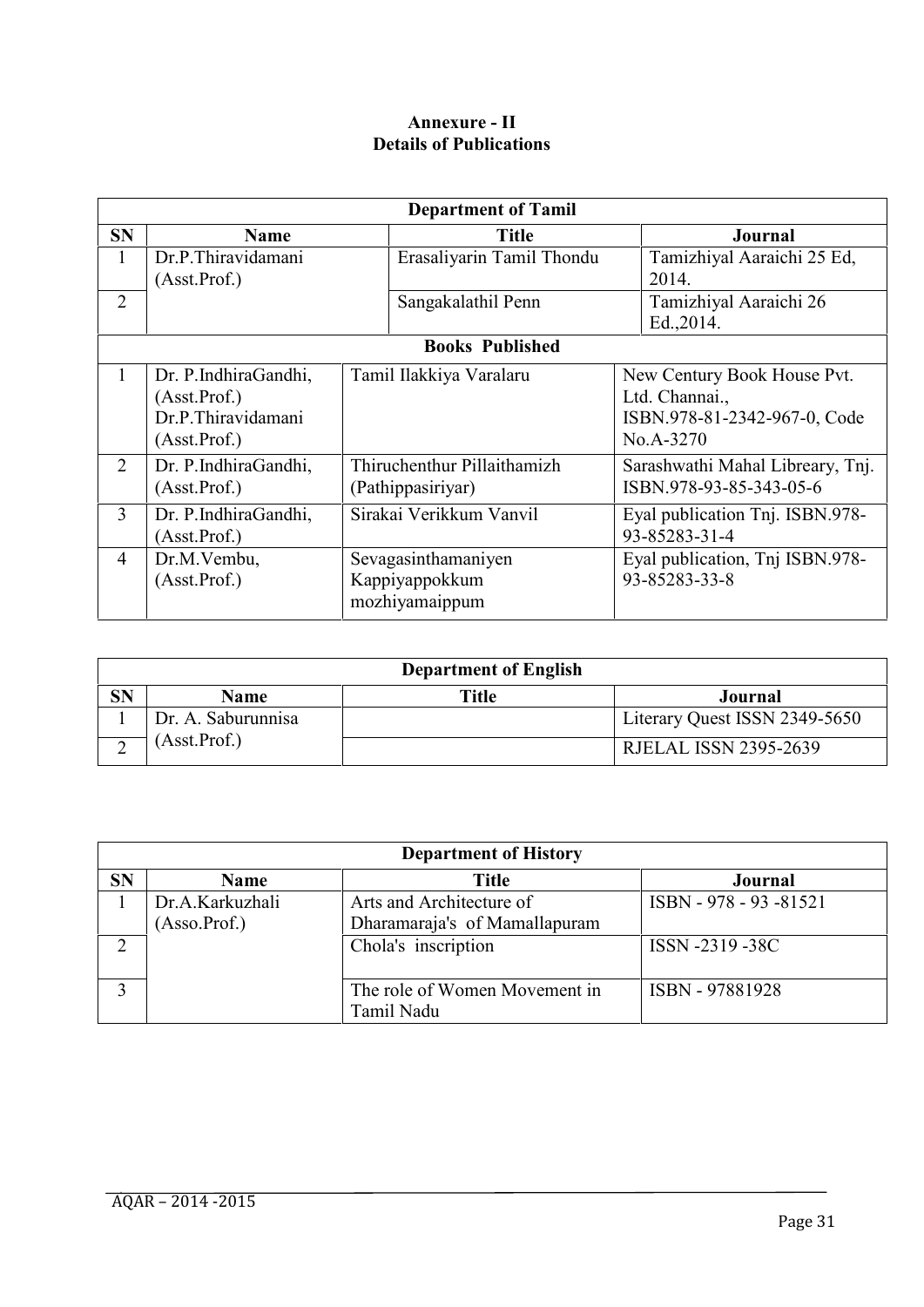| <b>Department of Mathematics</b> |                                                                           |                                                                                                                                        |                                                                                                                                                                |  |
|----------------------------------|---------------------------------------------------------------------------|----------------------------------------------------------------------------------------------------------------------------------------|----------------------------------------------------------------------------------------------------------------------------------------------------------------|--|
| <b>SN</b>                        | <b>Name</b>                                                               | <b>Title</b>                                                                                                                           | <b>Journal</b>                                                                                                                                                 |  |
| $\mathbf{1}$                     | Dr.T.Chitrakalarani,<br>$(Assoc. Prof.)$ &<br>S.Indrakala,<br>(Asst.Prof) | Analysis of nifty fifty stocks<br>based on K-Means clustering<br>technique for stock market<br>prediction                              | Int. Research Journal of<br>Mathematics, Engineering $&IT$ ,<br>Volume 2, Issue-7, $page(s):26-33$ ,<br>July 2015, ISSN: (2349-0322).<br>Impact factor: 2.868. |  |
| $\overline{2}$                   |                                                                           | Analysis and Prediction Nifty<br>Fifty Stocks Based on Best<br>Replacement Optimization<br>Technique                                   | Int. Journal of Mathematics and<br>Computer Research, Volume 3,<br>Issue $-7$ , Page(s):1097-1106, July<br>2015, ISSN: (2320-7167). Impact<br>factor: 2.2003.  |  |
| $\overline{3}$                   |                                                                           | A Hybrid Model Combining<br>With Genetic programming<br>with Boosting Techniques and<br>Rough Set Theory for Stock<br>Price Prediction | Journal of Computer and<br>Mathematical Sciences, in volume<br>6, Issue 7, Page(s):403-410, July<br>2015, ISSN 0976-5727. Impact<br>factor: 1.92.              |  |
| $\overline{4}$                   |                                                                           | A Hybrid Model Combining<br>With Best Replacement<br>Optimization Techniques and<br>Rough Set Theory for Stock<br>Price Prediction     | Journal of Computer and<br>Mathematics Sciences in Volume<br>$-2$ , Issue -7, Page(s):50-60 July<br>2015, ISSN: (2349-0322). Impact<br>factor: 2.868.          |  |
| 5                                | Dr.S.Lakshmi and<br>N.Durgadevi                                           | A Bivariate Mathematical<br>Model for the Effect of cortisol<br>on Emotional Responses                                                 | American Journal of Mathematics<br>and Mathematical Sciences",<br>Vol.3(1), pp:67-75, Jan-Jun2014,<br>ISSN:2278-0874                                           |  |
| 6                                |                                                                           | A Multi-Variate model for the<br>combined Propranolol\TSST<br>paradigm                                                                 | Aryabhatta Journal of<br>Mathematics and Informatics",<br>Vol.6, Nol.1, pp:103-108, Jan-<br>Jul2014, ISSN:0975-7139.                                           |  |
| 7                                | Dr.S.Lakshmi &<br>M. Senbagavalli                                         | <b>Weibull Related Distribution</b><br>Model for finding the Effect of<br>CCK-B and Stressor Arginine<br>Vasopression                  | The Journal of Indian Academy of<br>Mathematics", ISSN:0970-5120,<br>Vol.36, No.1, Jan- Jun2014.                                                               |  |
|                                  | Dr.S.Lakshmi &<br>A. Manickam                                             | Weibull-IPL model for the<br>secretion of growth hormone in<br>peptides                                                                | International Journal of<br>Mathematical Sciences, Vol.134,<br>No.1-2, Jan-Jun2014, pp.77-84,<br>Serials Publications, ISSN:0972-<br>754X.                     |  |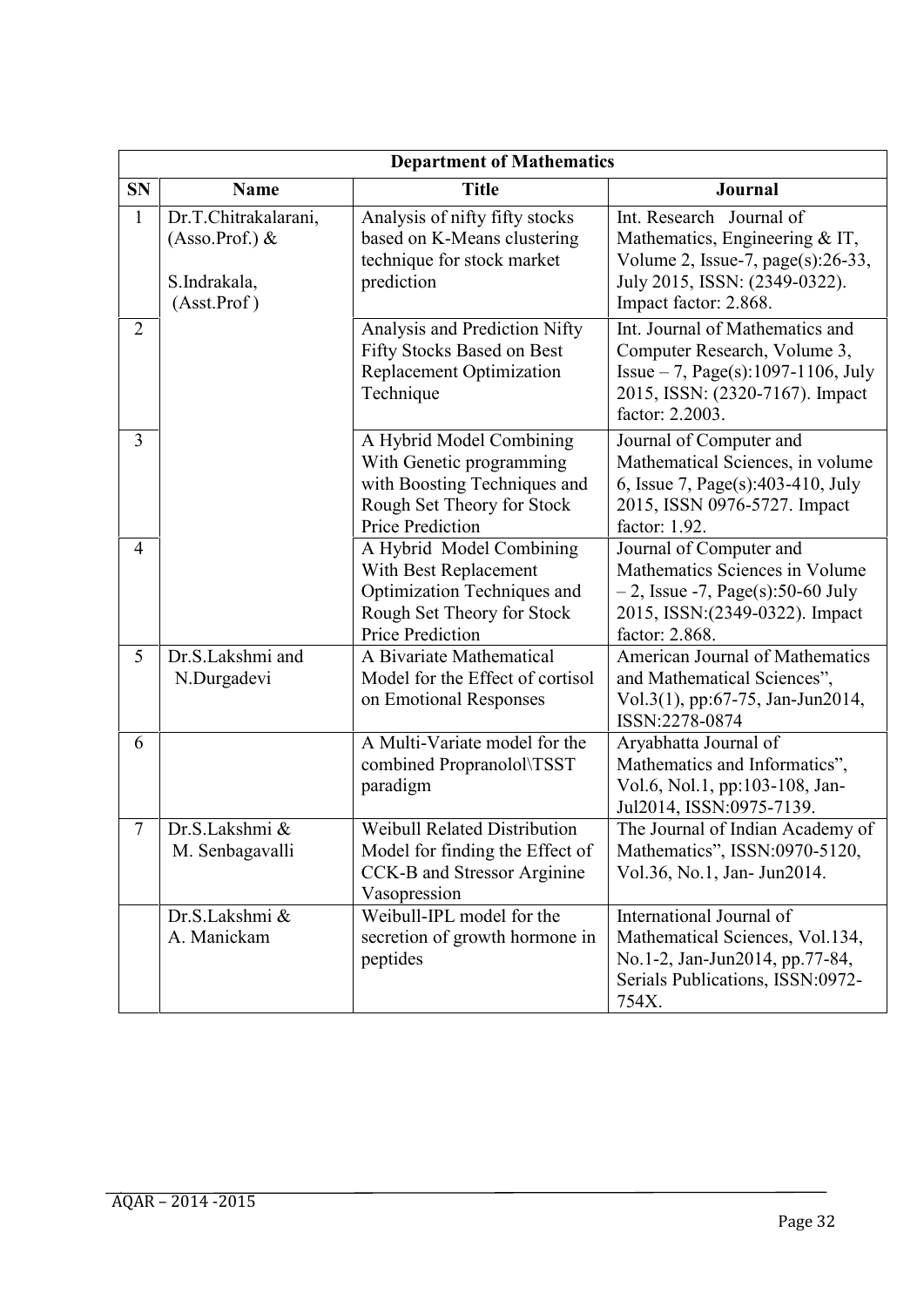| <b>Department of Physics</b> |                                                                          |                                                                                                                                                                                      |                                                                                      |  |
|------------------------------|--------------------------------------------------------------------------|--------------------------------------------------------------------------------------------------------------------------------------------------------------------------------------|--------------------------------------------------------------------------------------|--|
| SN                           | Name                                                                     | Title                                                                                                                                                                                | Journal                                                                              |  |
| $\mathbf{1}$                 | Dr. Senthamil<br>Selvi<br>(Asso.Prof.)                                   | Realisation of near stoichiometric Sn-<br>doped CdS films thorugh an improved<br>SILAR technique                                                                                     | Materials research innovations<br>$(2015)$ DOI<br>10.1179/1433075X15Y.000000<br>0046 |  |
| $\overline{2}$               |                                                                          | HNMR and X-Ray Crystallographic<br>Structure Determination of 4a $R^*$ , 5 $R^*$ ,<br>10b R*-5-(7-Methylcoumarin-4yl)-3,4, 4a<br>,5,6, 10b - Hexahydro-2H-Pyrano[3,2-<br>c]Quinoline | Physical Review & Research<br>International $4(1)$ : 1-8,2014.                       |  |
| 3                            |                                                                          | $(E)-1-([1,1,-Biphenyl]-4-yl)-3-(2-$<br>methylphenyl)prop-2-en-1-one                                                                                                                 | ActaCryst. (2014), E70, o809-<br>810.                                                |  |
| $\overline{4}$               |                                                                          | 3-Methylbenzo <sup>[1,2-c:5,4-c']dichromen-</sup><br>$6(8H)$ -one                                                                                                                    | ActaCryst. (2014), E70, o838.                                                        |  |
| 5                            | Dr. G. Vasuki<br>Asso.Prof. & M.<br>Kayalvizhi,<br><b>Guest Lecturer</b> | Crystal Structure of $(Z)$ -3-[3-(4-<br>chlorophenyl0-2-[(4-chloro-<br>phenyl)imino]-2,3-dihydrothiazol-4-yl}-<br>2H-chromen-2-one                                                   | ActaCryst. (2014), E70, o1268-<br>o1269.                                             |  |
| 6                            |                                                                          | Crystal Structure of (E)-1-(4'-methoxy-<br>$[1,1'-biphenyl]$ -4-yl)-3-(3-<br>nitrophenyl)prop-2-en-1- one                                                                            | ActaCryst. (2015), E71, 1-3.                                                         |  |
| 7                            |                                                                          | Crystal structure of (E)-1-(4'-methyl-[1,1'-<br>biphenyl $]-4-y1)-3-(3-nitrophenyl)$ prop-2-<br>en-1-one                                                                             | ActaCryst. (2015), E71, 065-<br>066.                                                 |  |
| 8                            |                                                                          | Investigation on the growth and<br>characterization of novel creatininium<br>malate single crystal                                                                                   | Chemical Science and Review<br>Letters                                               |  |
| 9                            | Dr. G. Vasuki<br>Asso.Prof                                               | Synthesis, Crystal Growth and<br>Characterization of Organic NLO<br>material: 4- Bromo-4'-<br>hydroxybenzylidene aniline                                                             | Optic 125 (2014) 2017-2021.                                                          |  |
| 10                           |                                                                          | Synthesis, Crystal Structure and<br>Antimicrobial Activities of Di ((E)-2-(<br>Pyridine-2-<br>Ylmethylene)Hydrazinecarboxamide)<br>Cobalt (II) Dichloride Trihydrate                 | Physical Science International<br>Journal 4(6):816-824,2014.                         |  |
| 11                           |                                                                          | $(E)-N'-(3,4-$<br>Dimethoxybenzylidene)nicotinohydrazide<br>monohydrate                                                                                                              | ActaCryst. (2014), E70, o793-<br>794.                                                |  |
| 12                           |                                                                          | Synthesis, Spectroscopic Characterization<br>and Crystal Structure of 5-Bromo-1-(2-<br>Cyano-Pyridin-4-yl)-1H-Indazole-3-<br>Carboxylic Acid Diethylamide                            | Crystallography Reports, 2014,<br>Vol. 59, No. 4, pp. 527-535.                       |  |
| 13                           |                                                                          | Crystal Strucutre analysis of 3-Methyl-5-<br>phenyl-1,2-benzisoxazole-2-oxide                                                                                                        | Crystallography Reports, 2014,<br>Vol. 59, No. 7, pp. 1024 - 1028                    |  |
| 14                           |                                                                          | 4-Fluoro-N-(4-<br>hydroxybenzylidene)aniline                                                                                                                                         | ActaCryst. (2014), E70, o860.                                                        |  |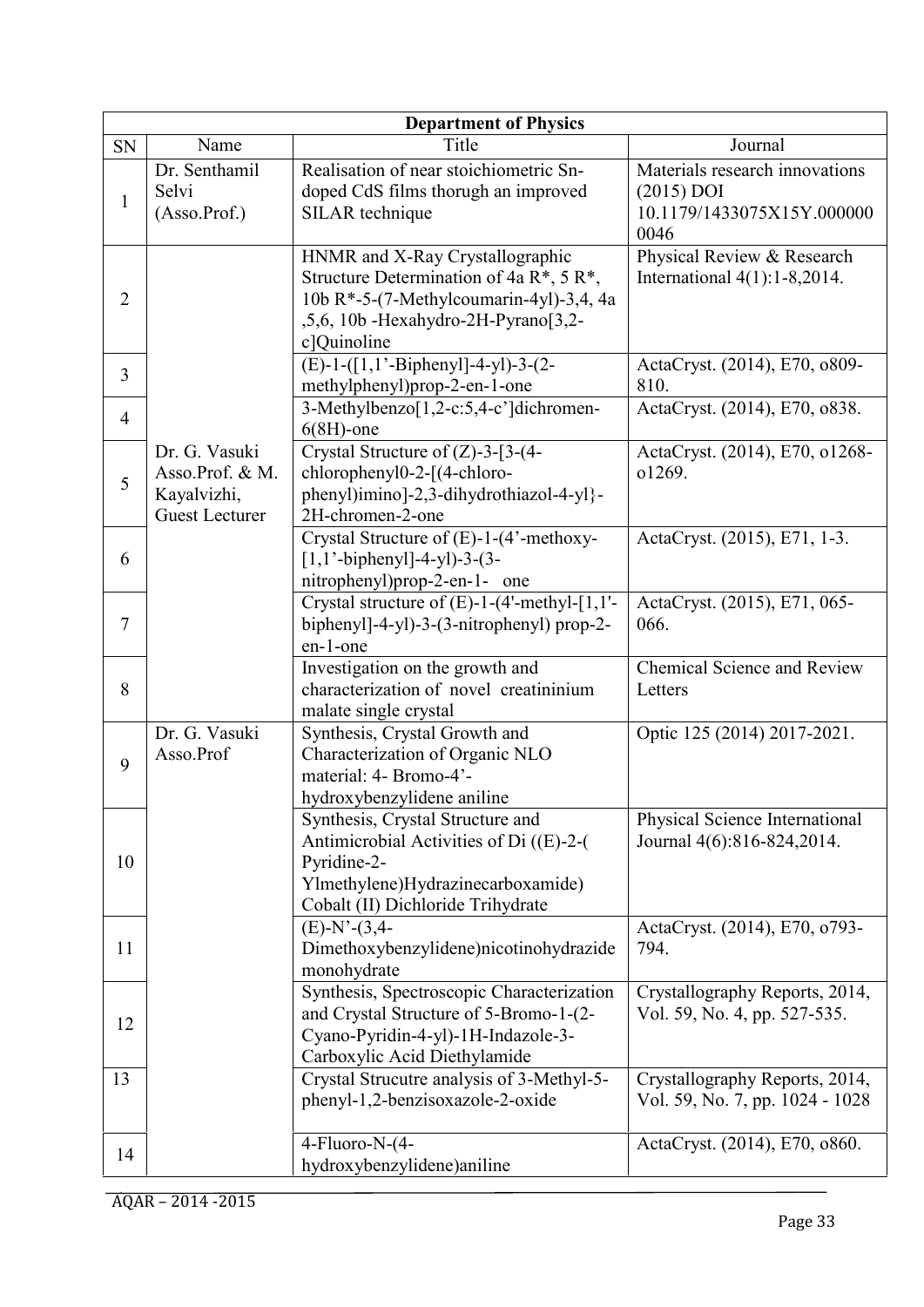|    |                                        | Crystal Structure of 3-({[(thiophen-2-<br>yl)methyl-     | ActaCryst. (2014). E70, o976-<br>0977. |
|----|----------------------------------------|----------------------------------------------------------|----------------------------------------|
| 15 |                                        | idene]hydrazinyl}carbonyl)pyridinium                     |                                        |
|    |                                        | chloride dihydrate                                       |                                        |
|    |                                        | Crystal Structure determination and                      | International Journal of               |
|    |                                        | antimicrobial studies on di $((E)-2-$                    | Development Research, Vol. 4,          |
| 16 |                                        | (Pyridine-2-ylmethylene)                                 | Issue, 12, pp.2698-2701,               |
|    |                                        | hydrazinecarboxamide) nickel (II)                        | December, 2014.                        |
|    |                                        | dichloride dehydrate,                                    |                                        |
|    |                                        | Crystal structure of ethyl 6-methyl-2-                   | ActaCryst. (2015), E71, 081-           |
| 17 |                                        | sulfanylidene-4-(thiophen-2-yl)-1,2,3,4-                 | 082.                                   |
|    |                                        | tetrahydropyrimidine-5-carboxylate                       |                                        |
|    | M. Kayalvizhi<br><b>Guest Lecturer</b> | Crystal structure of $(E)$ -1- $([1,1]$ <sup>-</sup>     | Acta Cryst. E71, o119-o120             |
| 18 |                                        | biphenyl $]-4-y1)-3-(3-nitrophenyl)prop-2-$              |                                        |
|    |                                        | en-1-one                                                 |                                        |
| 19 |                                        | FT-IR, <sup>1</sup> H NMR, <sup>13</sup> C NMR and X-ray | J.Struct. Chem.(2015) 56, 392-         |
|    |                                        | Crystallographic Structure Determination                 | 395                                    |
|    |                                        | of 4-Nitro-benzenesulfonic acid 2,4-bis-                 |                                        |
|    |                                        | (1-phenyl-ethyl)-naphthalen-1-yl ester                   |                                        |

| <b>Department of Chemistry</b> |                          |                                                                                                                                                          |                                                                                                |
|--------------------------------|--------------------------|----------------------------------------------------------------------------------------------------------------------------------------------------------|------------------------------------------------------------------------------------------------|
| S.No                           | <b>Name</b>              | <b>Title</b>                                                                                                                                             | <b>Journal</b>                                                                                 |
| $\mathbf{1}$                   | R.Geetha,<br>Asst.Prof.  | Assessment of soil available in macro-micro<br>nutrients and suggesting methods to increase<br>the soil fertility, sustainability in industrial<br>area. | "International Journal of<br>Science and Researsh".<br>Volume 4 Issue 5, May<br>2015.          |
| 2                              |                          | Comparison of open well water quality<br>parameter in industrial zone.                                                                                   | "International Journal of<br>Science and Researsh".<br>Volume 4 Issue 5, May<br>2015.          |
| $\overline{3}$                 | P.Shanthy,<br>Asst.Prof. | Influence of Na2WO4 and succinic acid on the<br>corrosion resistance of galvanized steel in<br>simulated concrete pore solution prepared in<br>sea water | Eur.chem.Bull" 2014                                                                            |
| $\overline{4}$                 |                          | Influence of potassium permanganate Zn2+<br>system on inhibition of corrosion of mild steel<br>in simulated concrete pore solution                       | "Chemical science review<br>and letters" 2014.                                                 |
| 5                              | E. Hema,<br>Asst.Prof.   | "Role of Mn2+- Doping on structural,<br>Morphological, Optical, Magnetic and<br>catalytic properties of spinel ZnFe2O4<br>Nanoparticles.                 | Journal published on<br>"Journal of Nanoscience<br>and Nanotechnology'<br>Accepted 22 Feb 2015 |
| 6                              |                          | Magneto-Optical properties of reusable Spinel<br>Nix Mg1-x Fe2O4 $(0.0 < x < 1.0)$<br>Nanoparticles.                                                     | "Journal of Nanoscience<br>and Nanotechnology'<br>Accepted 2 Mar 2015.                         |
| $\tau$                         |                          | A Novel synthesis of Zn2+ Doped CoFe2O4<br>spinel Nanoparticles: Structural,<br>Morphological, Opto-magnetic and Catalytic<br>Properties"                | Journal of super<br>conduction and novel<br>magnetism. Accepted 27<br>Mar 2015.                |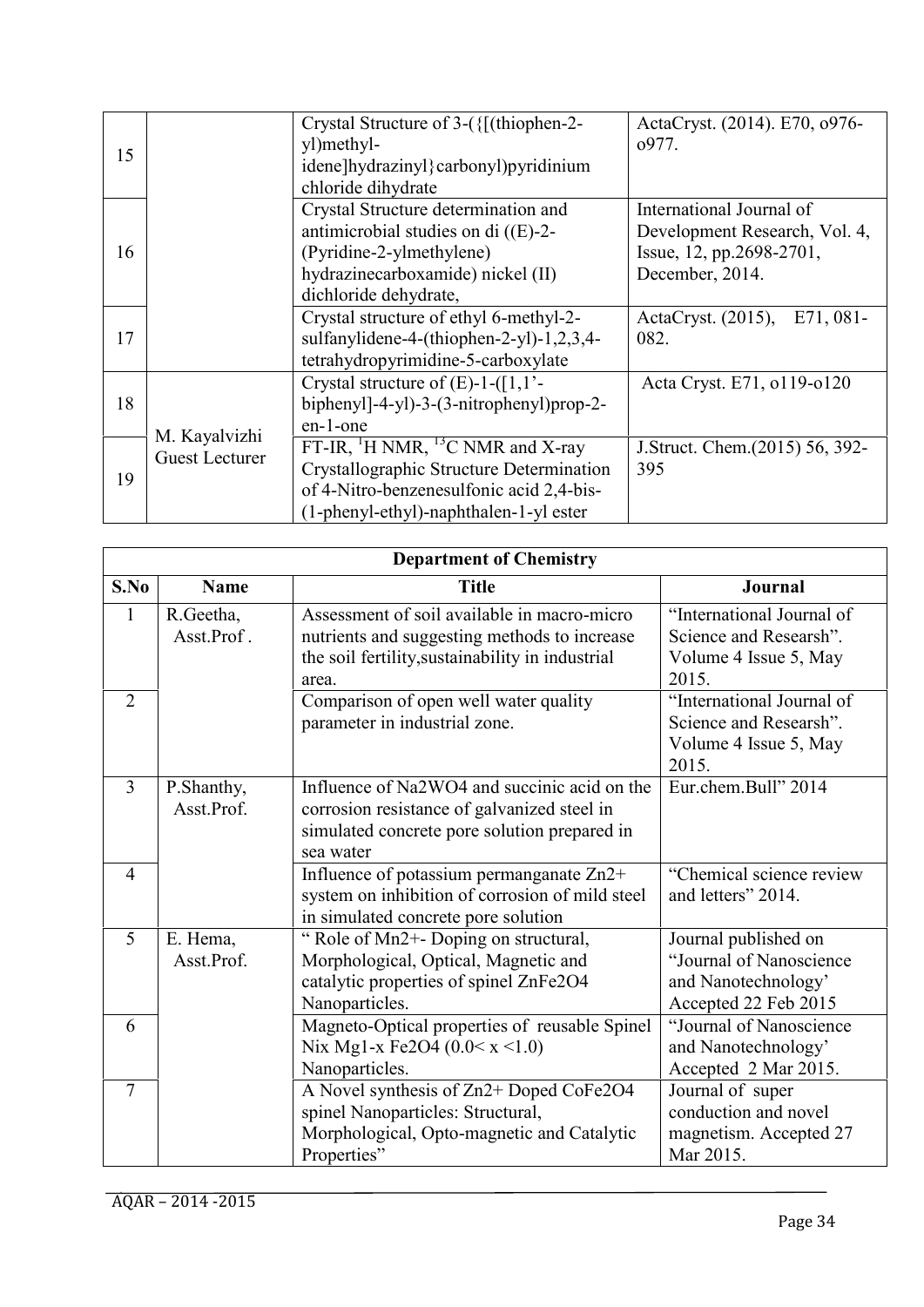| <b>Department of Botany</b> |                              |                                                                                                        |                                                                                                                                         |  |
|-----------------------------|------------------------------|--------------------------------------------------------------------------------------------------------|-----------------------------------------------------------------------------------------------------------------------------------------|--|
| <b>SN</b>                   | <b>Name</b>                  | <b>Title</b>                                                                                           | Journal                                                                                                                                 |  |
| $\mathbf{1}$                | Dr.R.Sagayagiri<br>Asst.Prof | Phytochemical Screening and<br>Antiinflamatory activity of<br>Clerodendron innerme L.<br>(Gaertn)      | International Journal of Research in<br>Plant Science, Volume 4,<br>$(4:92-95; 2014.$                                                   |  |
| $\overline{2}$              |                              | Phytochemical studies on<br>biodiversity of some weeds in<br>Paddy ecosystem.                          | International Journal of European<br>Journal of Experimental Biology,<br>Volume $5(1)$ :<br>5-7; 2015, IF 8.25                          |  |
| 3                           |                              | Biodiversity on the fatty acid<br>profile of rhizobial strains of<br>Pithecellobium dulce (benth).     | International Journal of<br>Applied Biology and Pharmaceutical<br>Technology, Volume-6,<br>Issue<br>April-<br>2,<br>June- 2015, IF 5.85 |  |
| $\overline{4}$              |                              | Antibacterial efficacy and<br>phytochemical Screening of<br>some selected Herbs                        | International Journal of Asian Journal<br>of Plant Science & Research, Volume<br>5, Issue 2: 69 -71; 2015, IF 4.95                      |  |
| 5                           |                              | Effect of Rhizobial isolates of<br>Pithecelobium dulce on vigna<br>mungo and vigna radiata.            | The world journal of Pharmaceutical<br>Research, Volume 4, Issue 4,762-765 ;<br>2015 IF 5.95                                            |  |
| 6                           |                              | Microbiology of Toxic Shock<br>Syndrome and its control<br>through Herbal drugs.                       | Journal of Annals of Biological<br><i>Research, Volume 5 (12):8-10; 2014.</i>                                                           |  |
| $\overline{7}$              |                              | Isolation and characterization of<br>endosymbiont of Pithecellobim<br>dulce Benth                      | Indian journal of Pharmaceutical Science.<br>Volume 3 (3): 26-27; 2015.                                                                 |  |
| 8                           |                              | Screening of Phytochemicals<br>and antibacterial efficacy of<br>Eclipta alba, Hassaks                  | Indian journal of Pharmaceutical<br>Science Volume 4, Issue 7 ; 2015,                                                                   |  |
| 9                           |                              | Screening of hytochemicals of<br>some and antibacteribacteial<br>potential of Staphylococcus<br>aureus | <b>IJournal Annals Of Biological Research,</b><br>Volume 5(12):<br>$5-7$ ; 205-7; 2014.                                                 |  |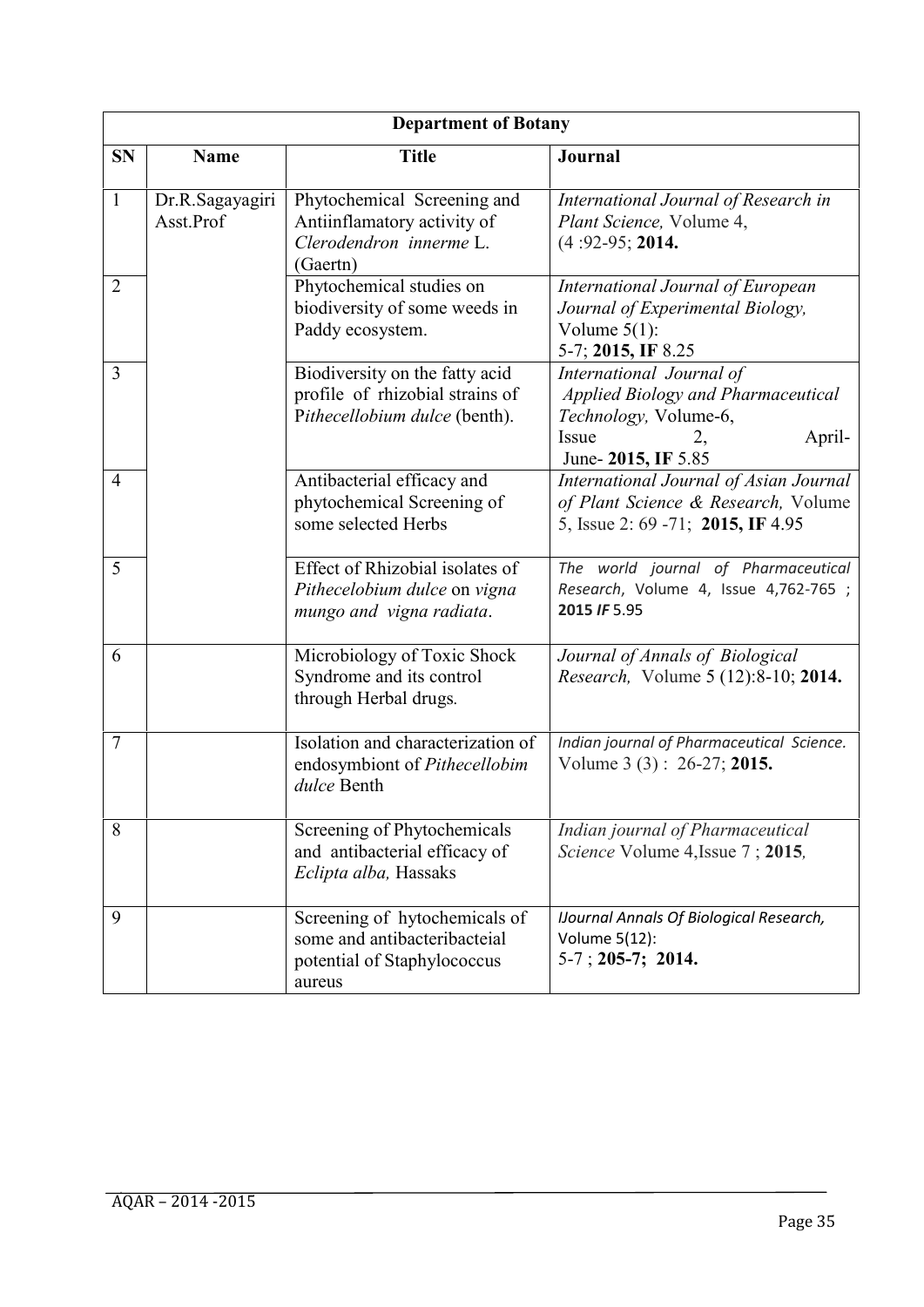| <b>Department of Zoology</b> |                                           |                                                                                                                                                                            |                                                                                                        |  |
|------------------------------|-------------------------------------------|----------------------------------------------------------------------------------------------------------------------------------------------------------------------------|--------------------------------------------------------------------------------------------------------|--|
| <b>SN</b>                    | <b>Name</b>                               | <b>Title</b>                                                                                                                                                               | <b>Journal</b>                                                                                         |  |
| $\mathbf{1}$                 | Dr.Jayakkodi<br>Gauthaman,<br>Asso.Prof.  | Functional morphology of Invertebrates and<br>chordates (In Tamil)                                                                                                         | Published by Tamilnadu<br>state council for higher<br>education                                        |  |
| $\overline{2}$               | Dr. Joycy Jay<br>Manoharam,<br>Asso.Prof. | Influence of Gender on aural learning in<br>Higher secondary School student.                                                                                               | Journal of Innovation in<br>Education<br>and<br>Psychology<br>vol.04.No:07.<br>ISSN:<br>2249-1481.     |  |
| $\overline{3}$               |                                           | Impact of visual and aural learning on locality<br>of Higher secondary school students. ISSN<br>(online): 2347-1697.                                                       | International Journal of<br>Informative & Futuristic<br>research<br><b>ISSN</b><br>(online):2347-16997 |  |
| $\overline{4}$               |                                           | Comparative analysis of some marine fishes<br>available in Thanjavur.                                                                                                      | International Journal of<br>advanced research .Vol<br>3, Issue 5, 305-307                              |  |
| 5                            |                                           | Biochemical studies of selected<br>fresh water<br>fishes in grand anaicut                                                                                                  |                                                                                                        |  |
| 6                            | Dr.N. Chandra<br>Kala,<br>Asst.Prof.      | Restriction Digestion of Vibrio sp<br>1 <sup>1</sup><br>isolated from Diseased Penaeus monondon<br>(Fab).                                                                  | Ind.J.Applied<br>Microbiology $17(1)$ . 59-<br>65.                                                     |  |
| $\tau$                       |                                           | Antibiotic Sensitivity and MIC of Vibrio<br>Species Isolated from diseased Penaeus<br>monodon (Fab).                                                                       | Ind. J .Applied<br>Microbiology $17(2)$ pp:<br>47-57.                                                  |  |
| 8                            | Dr.P.Thanga<br>mathi,<br>Asst.Prof.       | and<br>Seasonal variations<br>physicochemical<br>characteristics of the habitats in relation to the<br>density of dengue vector Aedes aegypti in<br>Thanjavur, Tamil nadu, | I.J.S.N.,<br>Vol.5<br>India.<br>$(2)$ 271-276.                                                         |  |
| 9                            |                                           | Effect of medicinal plants and biochemical<br>changes on <i>C. quinquefasciatus</i> larvae.                                                                                | Int. J. Pharm. Sci. Rev.<br>Res., 26(2)55, 322-327                                                     |  |
| 10                           |                                           | Phytochemical analysis of <b>Bixa orellana</b> seed<br>extract.                                                                                                            | Species, 13(41)58-67.                                                                                  |  |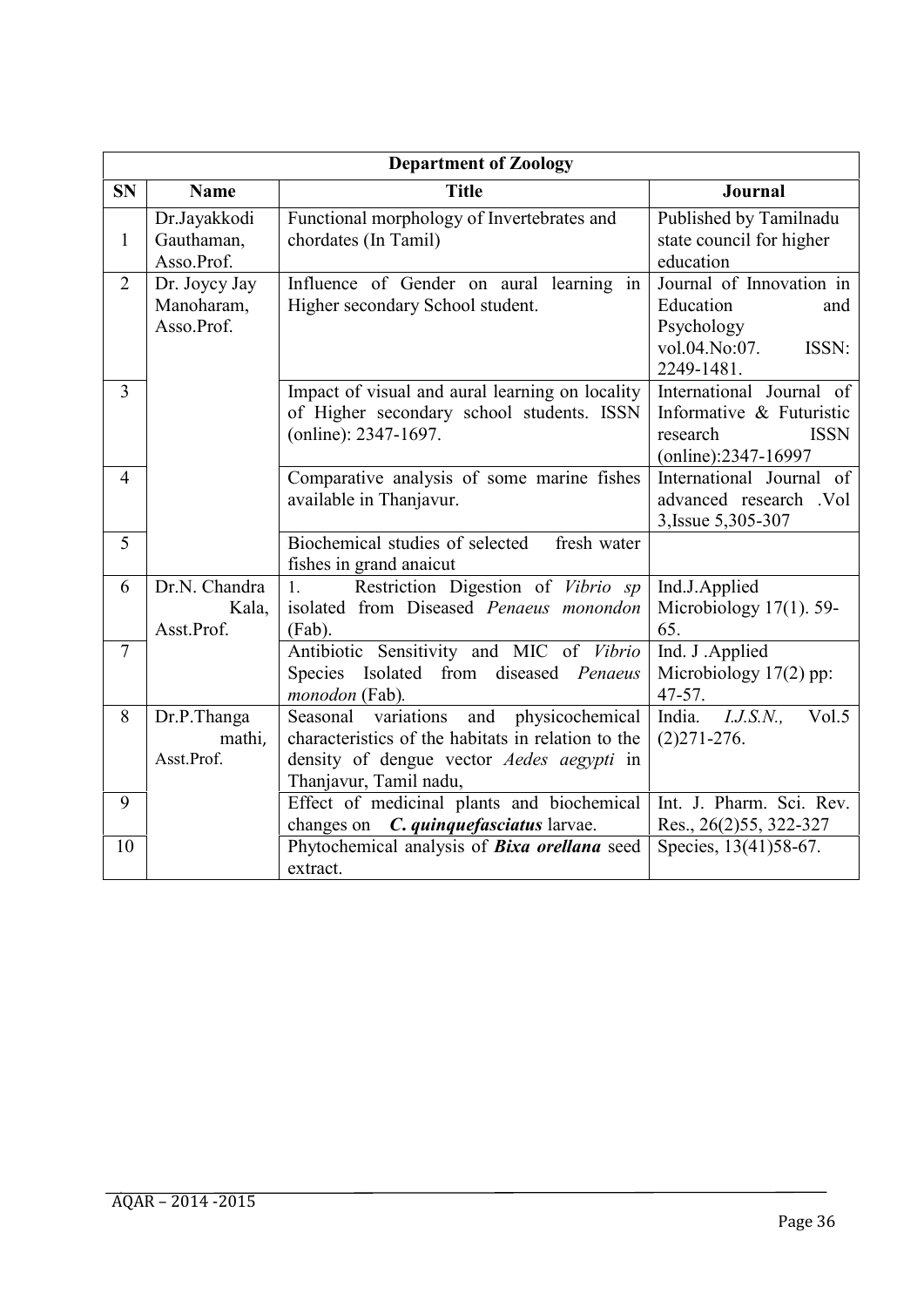| <b>Department of Geography</b> |                |                                           |                               |
|--------------------------------|----------------|-------------------------------------------|-------------------------------|
| <b>SN</b>                      | <b>Name</b>    | <b>Title</b>                              | Journal                       |
| 1.                             | M.Sumathi,     | A study on Cashew nut cultivation in      | African Journal of Geo-       |
|                                | S. Sreekala &  | Cuddalore district, Tamilnadu, India.     | Science Research, ISSN        |
|                                | J.Punithavathi |                                           | 2307-6992 Citation 15,        |
|                                |                |                                           | IF $0.3$                      |
| 2.                             | M.Sumathi,     | Land use and Land cover changes in        | African Journal of Geo-       |
|                                | S. Sreekala &  | Cuddalore district, Tamilnadu, india.     | Science Research, <i>ISSN</i> |
|                                | J.Punithavathi |                                           | 2307-6992, Citation 12,       |
|                                |                |                                           | IF $0.3$                      |
| 3.                             | M.Sumathi &    | Geographical distribution of Tuberculosis | African Journal of Geo-       |
|                                | J.Punithavathi | disease in Cuddalore district, Tamilnadu, | Science Research, ISSN        |
|                                |                | India                                     | 2306-5877, Citation 21,       |
|                                |                |                                           | IF $0.3$ .                    |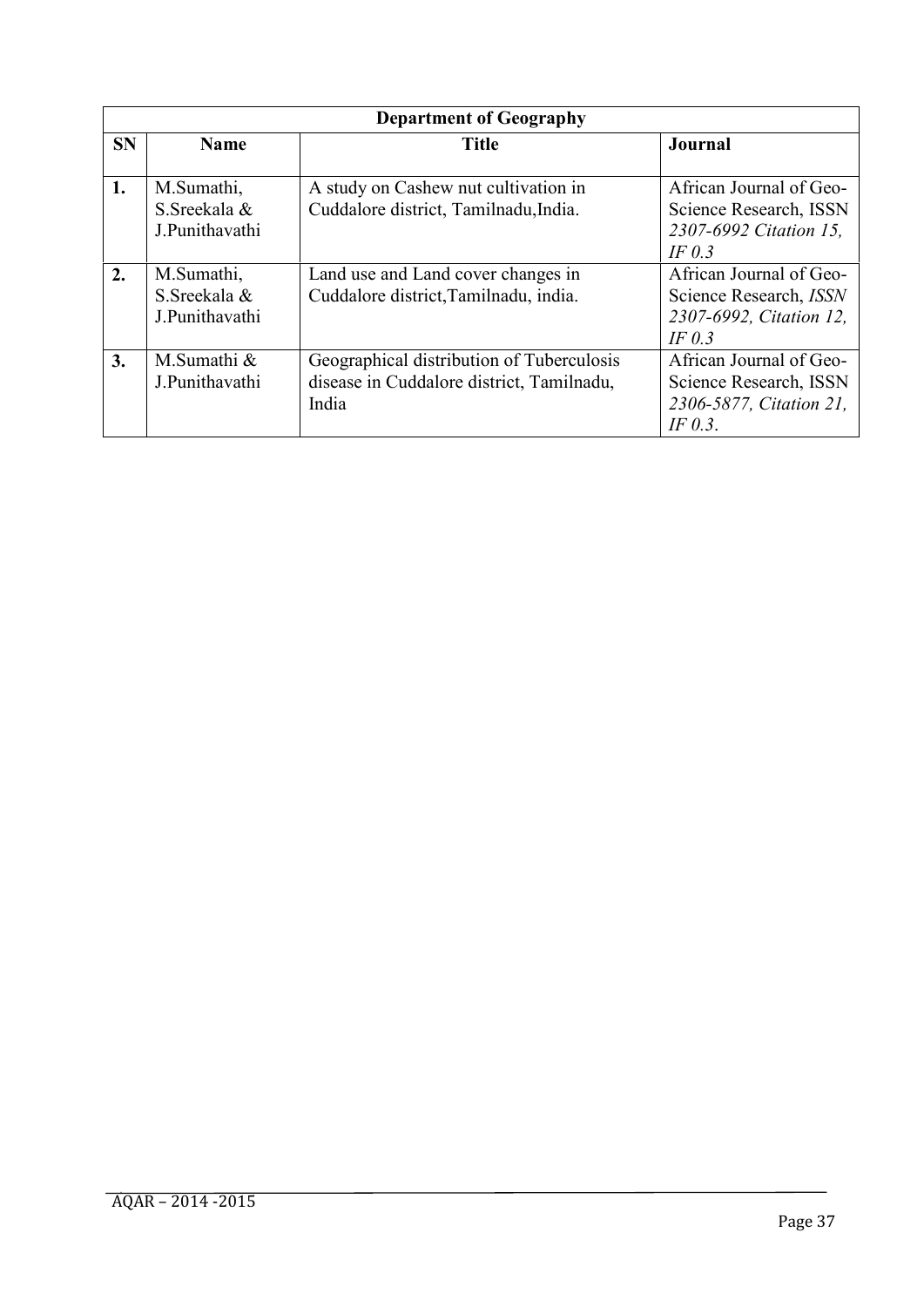| <b>Department of Computer Science</b> |                                |                                                                                                       |                                                                                                                                                                                                                                                                                                                |  |
|---------------------------------------|--------------------------------|-------------------------------------------------------------------------------------------------------|----------------------------------------------------------------------------------------------------------------------------------------------------------------------------------------------------------------------------------------------------------------------------------------------------------------|--|
| <b>SN</b>                             | <b>Name</b>                    | <b>Title</b>                                                                                          | Journal                                                                                                                                                                                                                                                                                                        |  |
| $\mathbf{1}$                          | Cynthia Selvi P,<br>Asso.Prof. | Trade-off between Utility and<br>Security using Group Privacy<br><b>Threshold Sanitization</b>        | of Computer<br>International<br>Journal<br>Sciences and Engineering(IJCSE), E-<br>ISSN.2347-2693, Vol.02, Issue.09,<br>Sep. 2014,<br>$PP.08-11,$<br>$IF-1.251,$<br>www.ijcseonline.org.                                                                                                                        |  |
| $\overline{2}$                        |                                | Introducing Parallelism in<br>Privacy Preserving Data<br>Mining Algorithms                            | International Journal of Computational<br>Engineering Research(IJCER), Vol.04,<br>$Issue.2$ ,<br>Feb.2014,<br>PP.38-41,<br>ISSN.2250-3005,<br><b>ANED-DDL</b><br>03.3005/042303804,<br>$IF-1.145,$<br>www.ijceronline.org.                                                                                     |  |
| 3                                     |                                | An Incremental Sanitization<br>Approach in Dynamic<br>Databases                                       | of Computer<br>International Journal<br>Science<br>Engineering<br>and<br>Technology(IJCSET),<br>E-ISSN.2229-<br>3345, Vol.5, No.09, Sep.2014, PP.872-<br>876, www.ijcset.com.                                                                                                                                  |  |
| 4.                                    |                                | An Optimal Approach for<br>Knowledge Protection in<br><b>Structured Frequent Patterns</b>             | International<br>of<br>Journal<br>Data<br>Engineering(IJDE), Malaysia,<br>ISSN.<br>2180-1274, Vol.5, Issue.3, Dec.2014,<br>PP.22-29, www.cscjournals.org                                                                                                                                                       |  |
| 5.                                    |                                | Analysis of Pattern<br><b>Transformation Algorithms for</b><br>Knowledge Protection in Data<br>Mining | IOSR-<br>of<br>Journal<br>Computer<br>Engineering (IOSR-JCE),<br>e-ISSN:<br>p-ISSN:<br>2278-0661,<br>2278-8727,<br>Volume 17, Issue 1, Ver. VI (Jan -<br>Feb. 2015), PP 70-76,<br>$IF-1.686,$<br>ANED-DDL-11.0661/iosr-jce-<br>K017167076, MML-0661-1701-0676,<br>indexed<br>1n<br>ESCI, www.iosrjournals.org. |  |